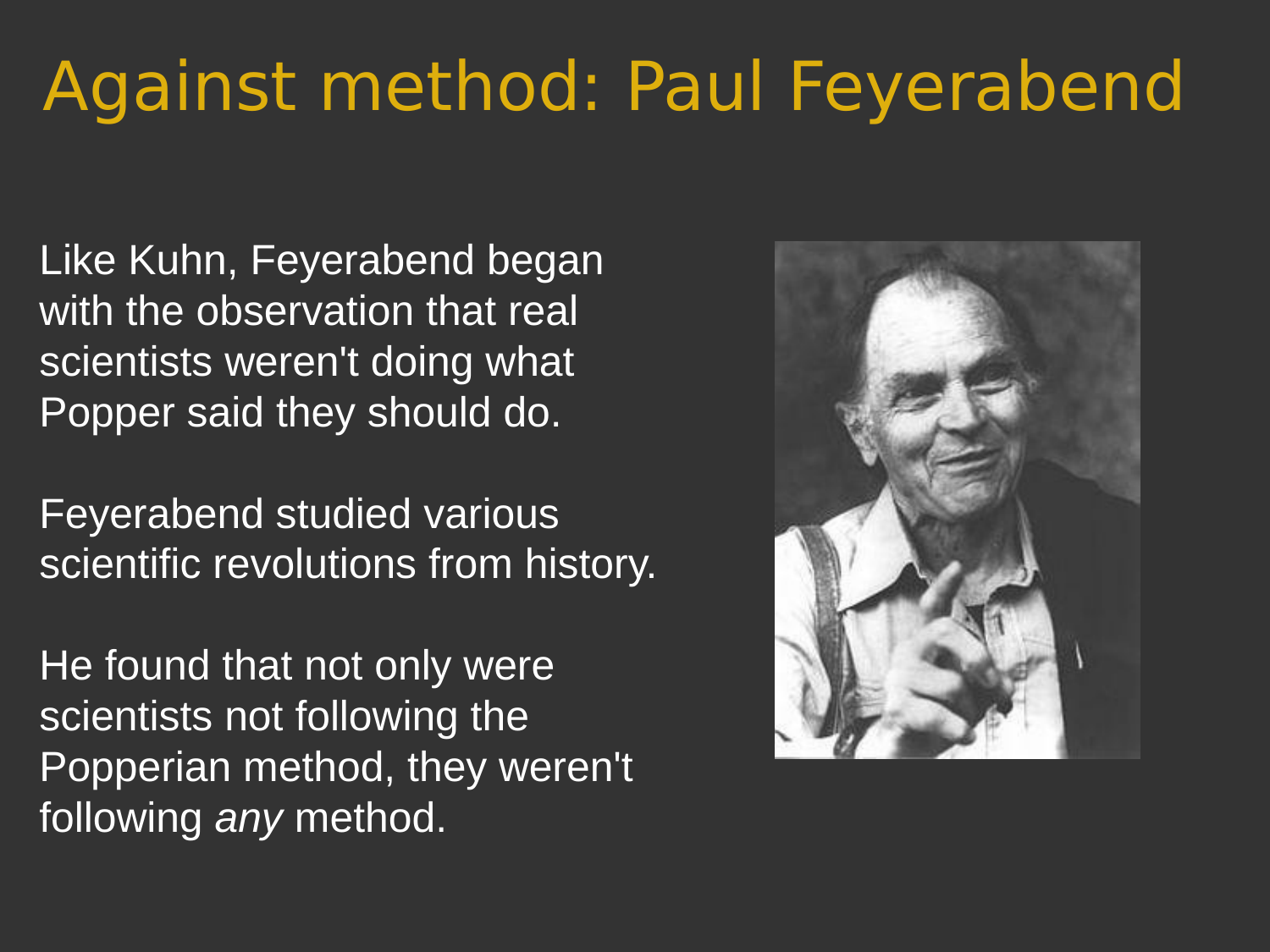# Against method: Paul Feyerabend

Feyerabend argued that it was fruitless to try to formalize "the scientific method" as a well-defined procedure: he would not be happy with the goal of this lecture.

He noted that scientists try all sorts of creative and sometimes irrational strategies in their efforts to make discoveries and to see one hypothesis win out over another.

Feyerabend famously said that "anything goes" was an appropriate summary of the history of science.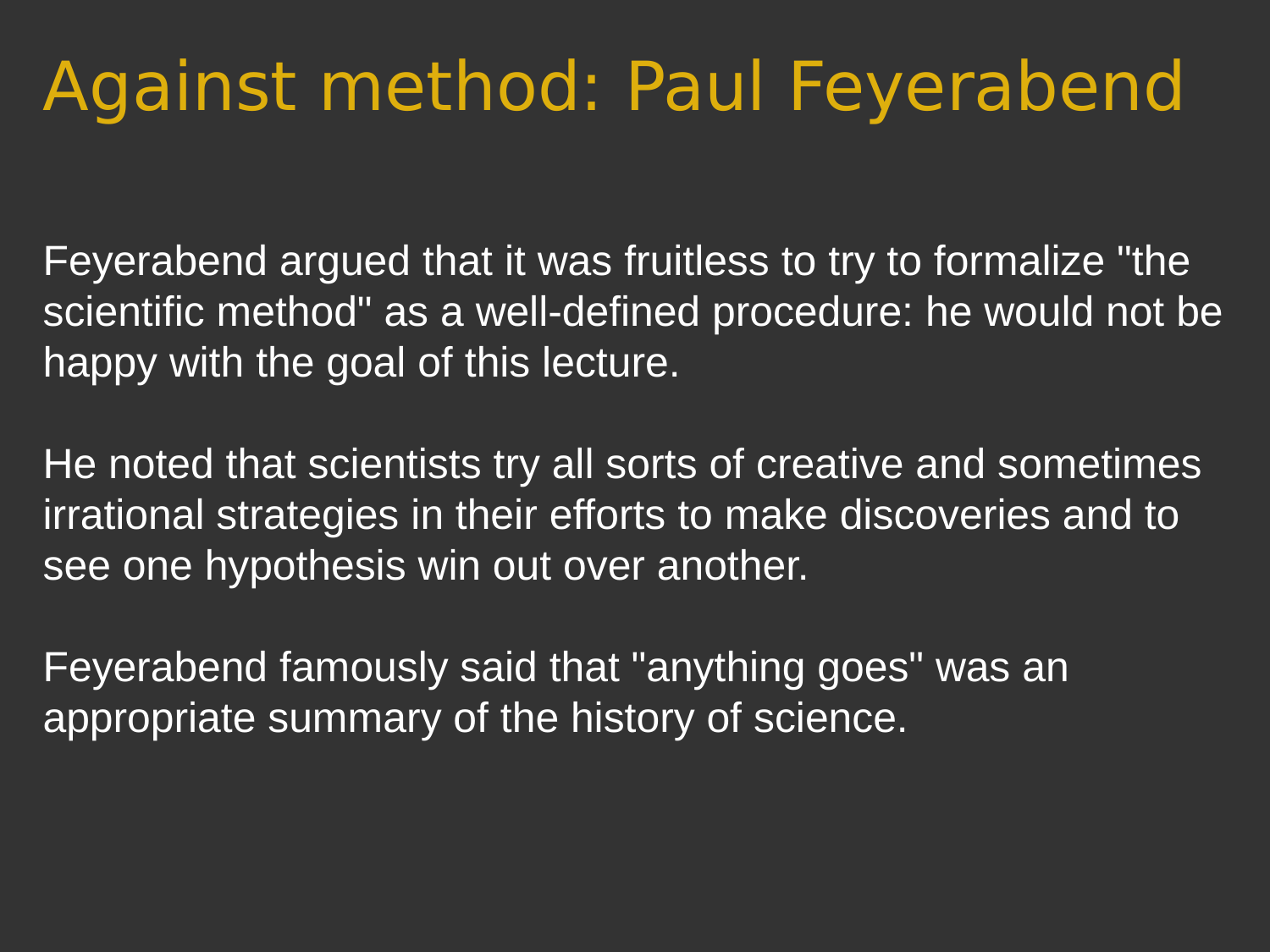# Problems with Feyerabend's views

Feyerabend's ideas raise real problems for the "demarcation problem", i.e., the question of what counts as science and what doesn't.

If there's no special method that unifies different scientific efforts, then who says astrology or voodoo can't count as sciences?

Feyerabend believed that science did not deserve any special status: it was just another human project among many.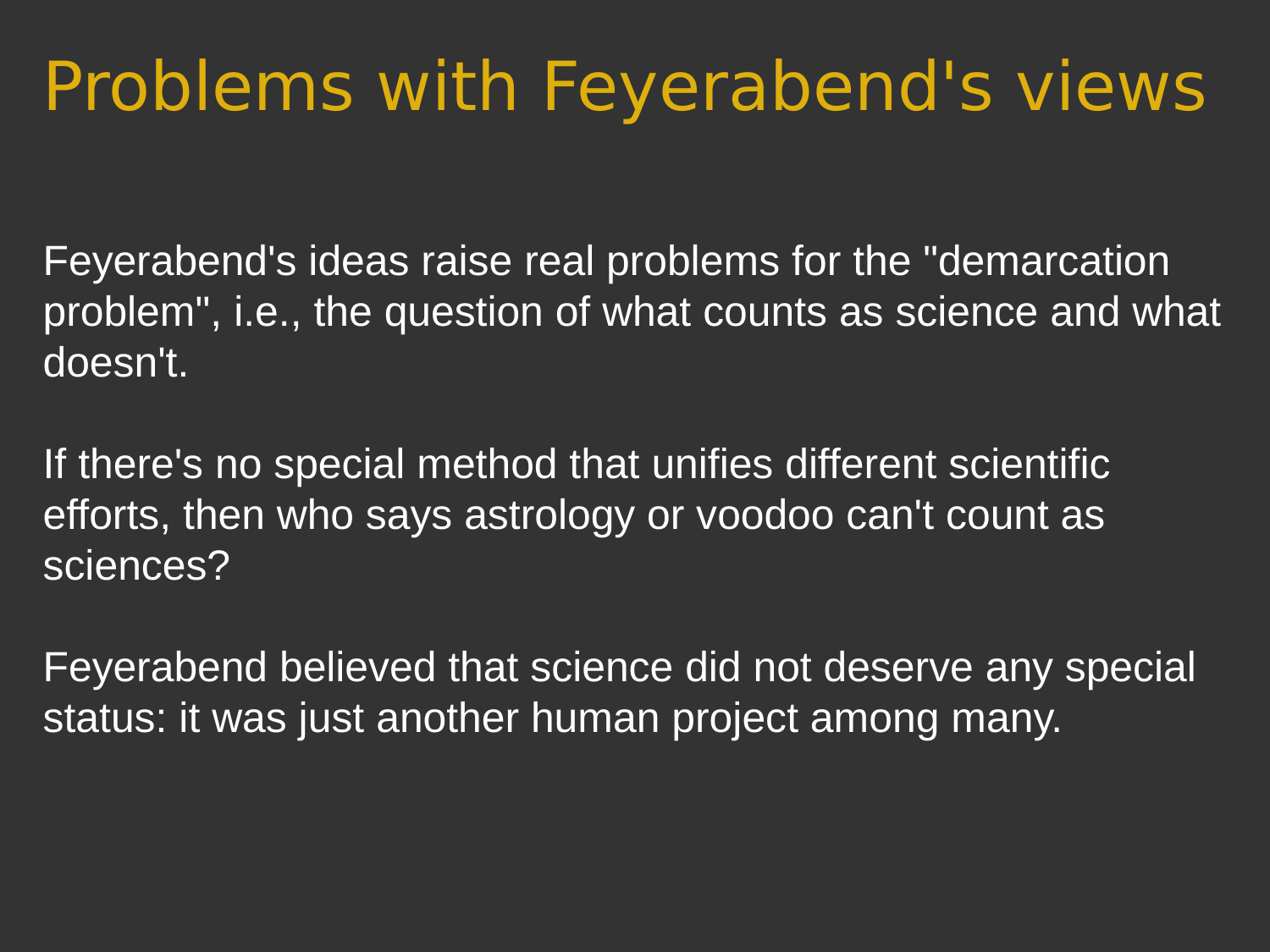# Implications for writing a PhD thesis

From Popper: if you're going to make a contribution to knowledge, you typically need to put a hypothesis to some kind of test.

Be clear about exactly what that hypothesis is, and about how experimental results could either *support* or *falsify* the hypothesis. Conducting "business as usual" won't lead to new knowledge.

Going too far with Popper, though, you might see your job as trying to refute as many hypotheses as possible. If your PhD work attempts to refute solid theories without any special reason for expecting them to fail, you won't do well.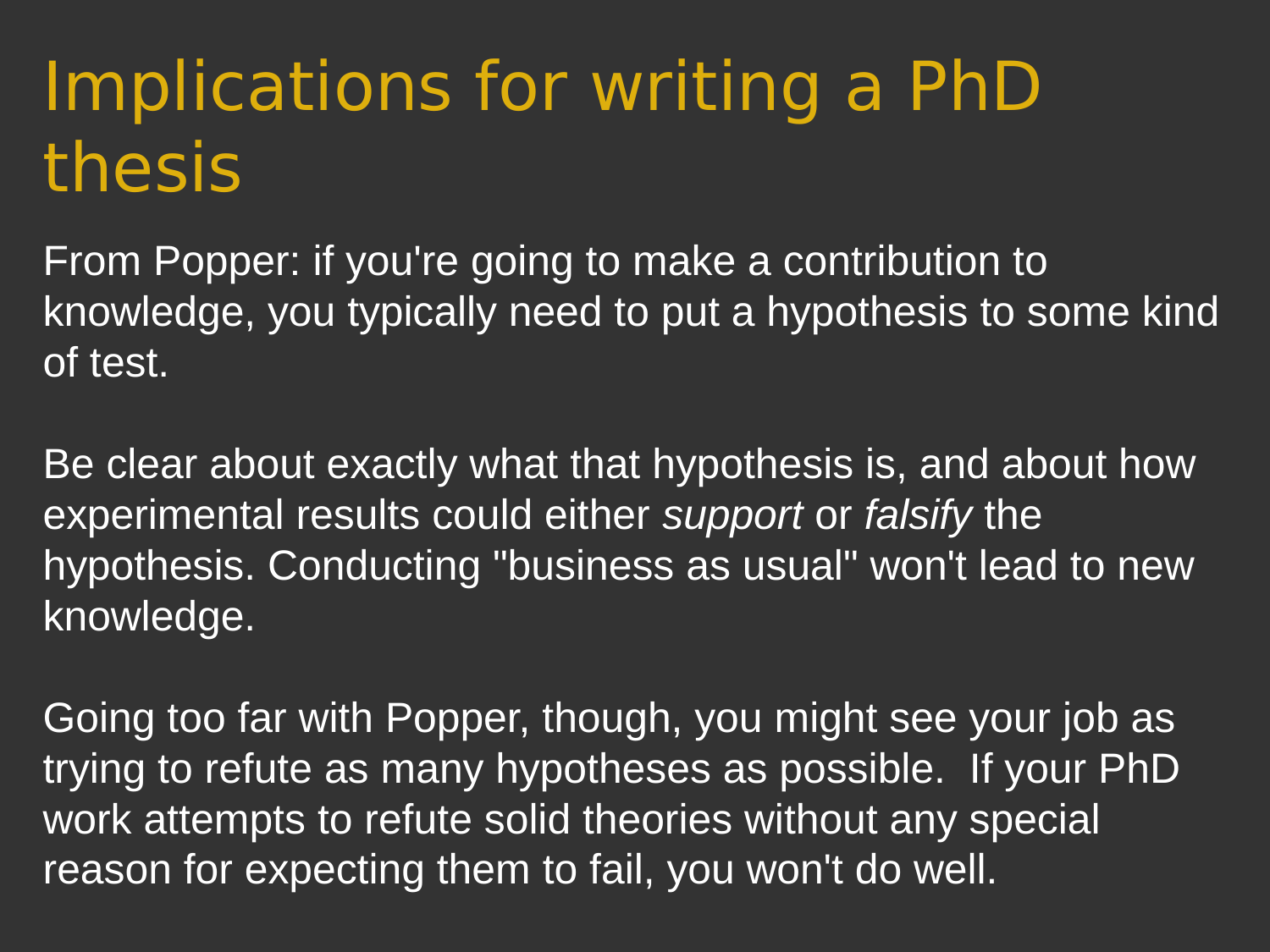# Implications for writing a PhD thesis

From Kuhn: think about what paradigm your work sits within. Use this to highlight the assumptions that underlie what you're doing.

Just possibly you may find yourself doing "revolutionary science", i.e., proposing a controversial new way of looking at the world.

Beware the temptation to imagine yourself as the creative revolutionary though: there are more kooks out there than paradigm-builders.

From Feyerabend: there is a sense in which the rules on how to do good science are always up for debate.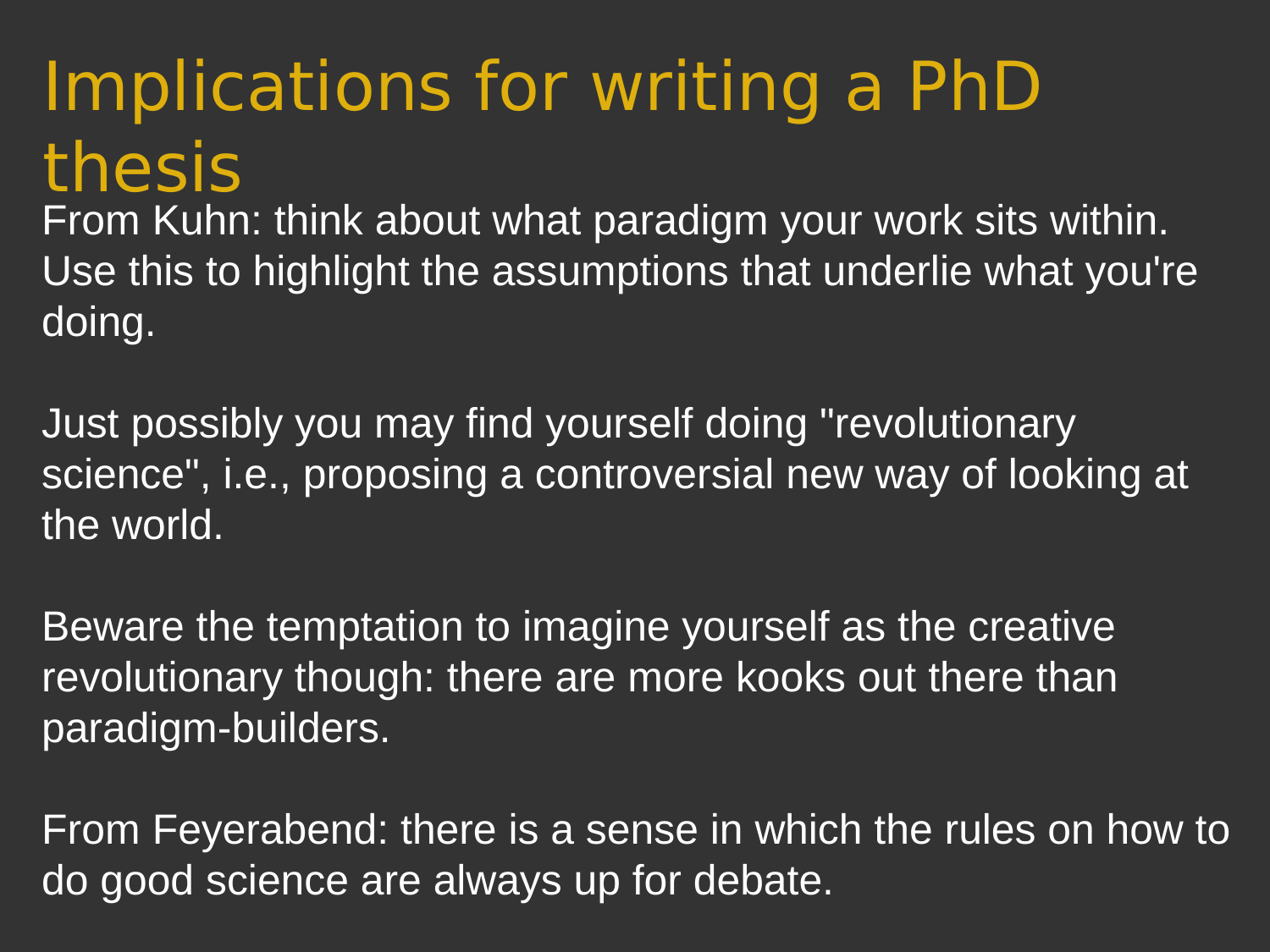### Scientists as model makers

Why don't scientists spend all their time in the field or in the laboratory?

Much of the output of scientists is in the form of verbal, mathematical, and computational models.

This is very different from collecting data.

It's also different from hypothesis testing in Popper's sense.

So why do we do it?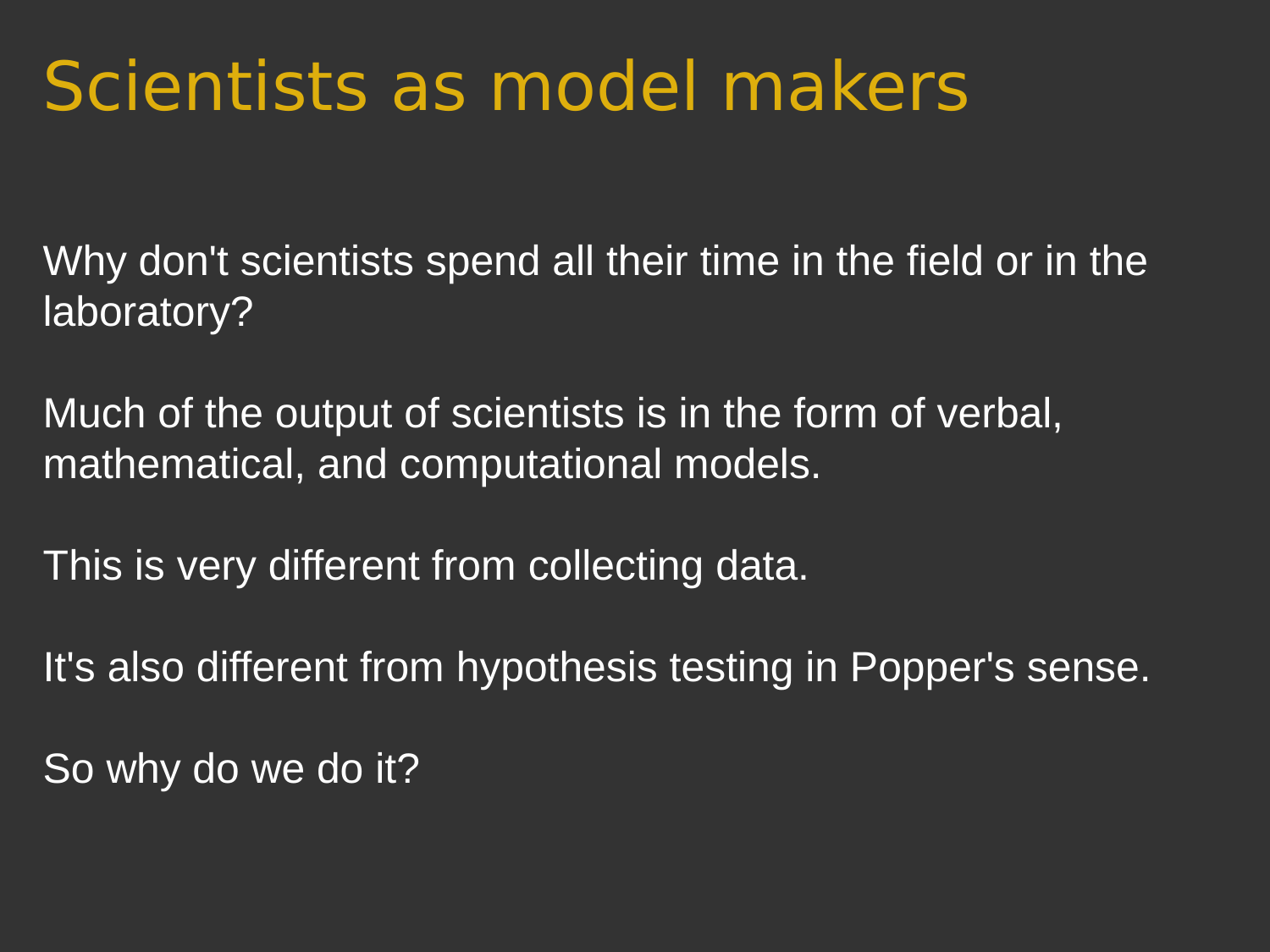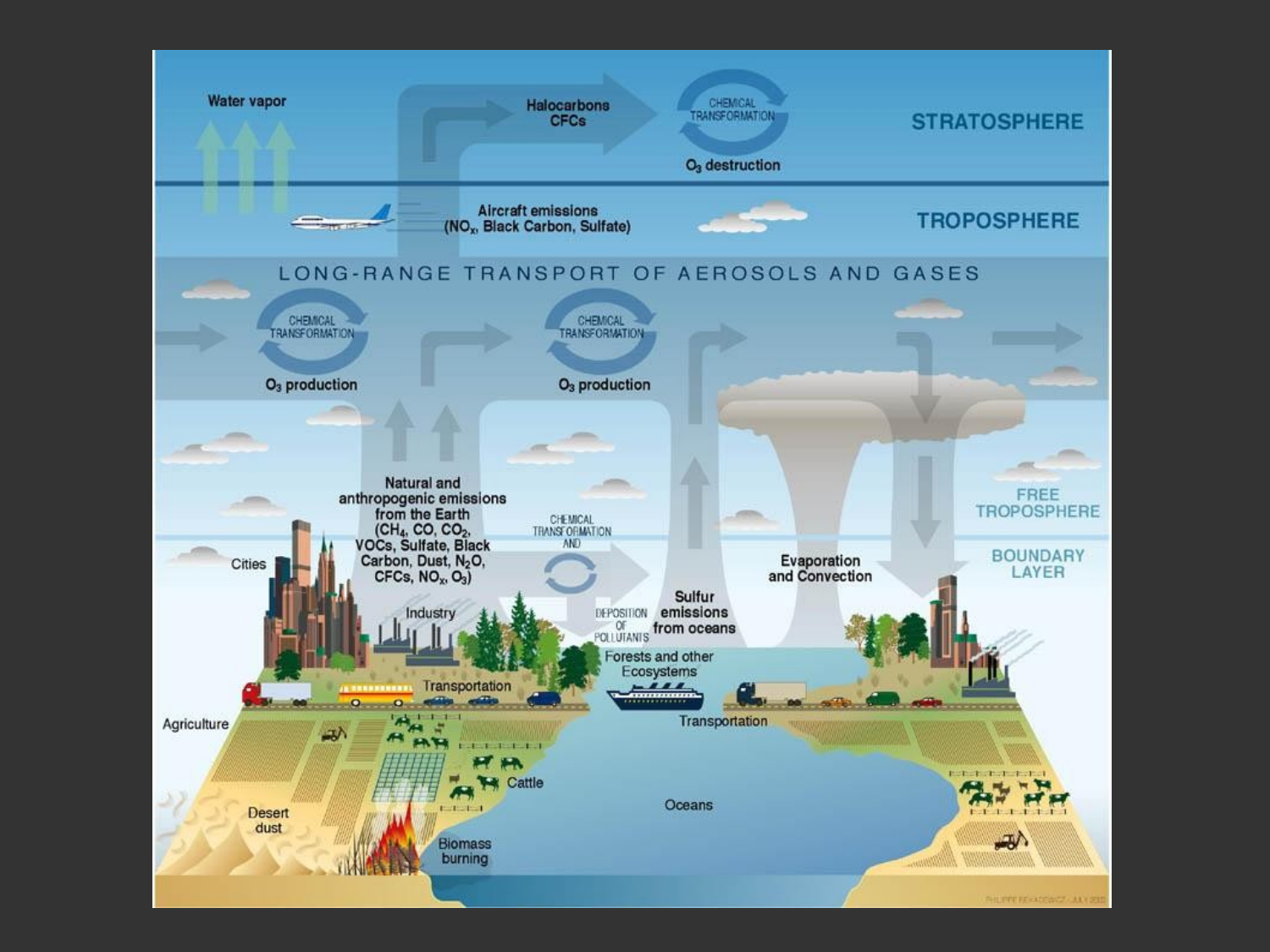# What's a model?

A simplified abstract account of real objects, processes or phenomena.

Consider:

1.A written description of the theory of evolution. 2.A set of differential equations describing the rate at which gene frequencies change over time. 3.A genetic algorithm implemented as a computer program.

Science's way to deliver understanding and prediction.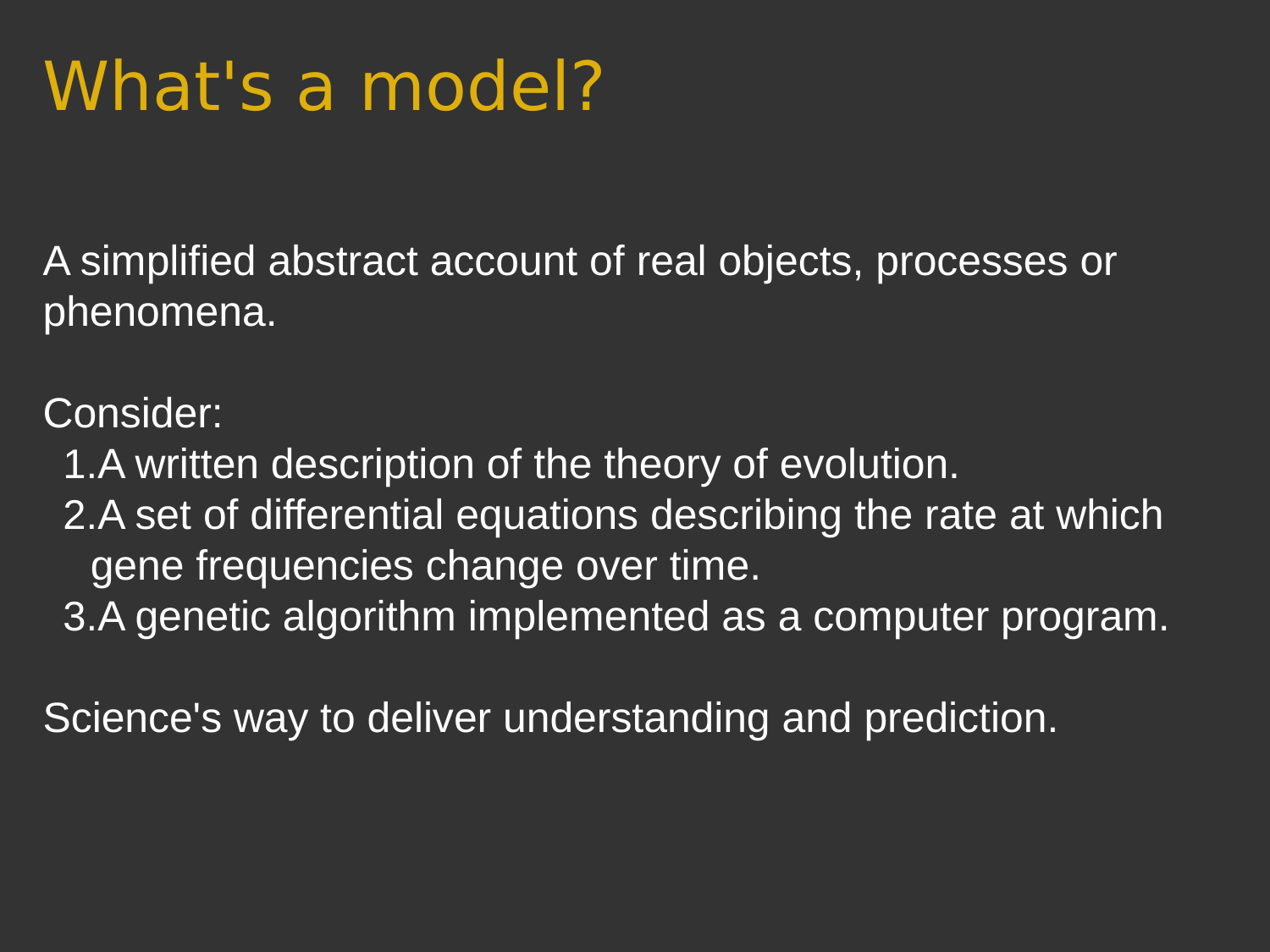# Models and theories provide structure

Models / theories provide a framework that holds together individual hypotheses.

Models / theories are inter-connected sets of propositions (or statements, or hypotheses).

Inter-relations *between* complementary models and theories are the basis for viewing science as a unified body of knowledge.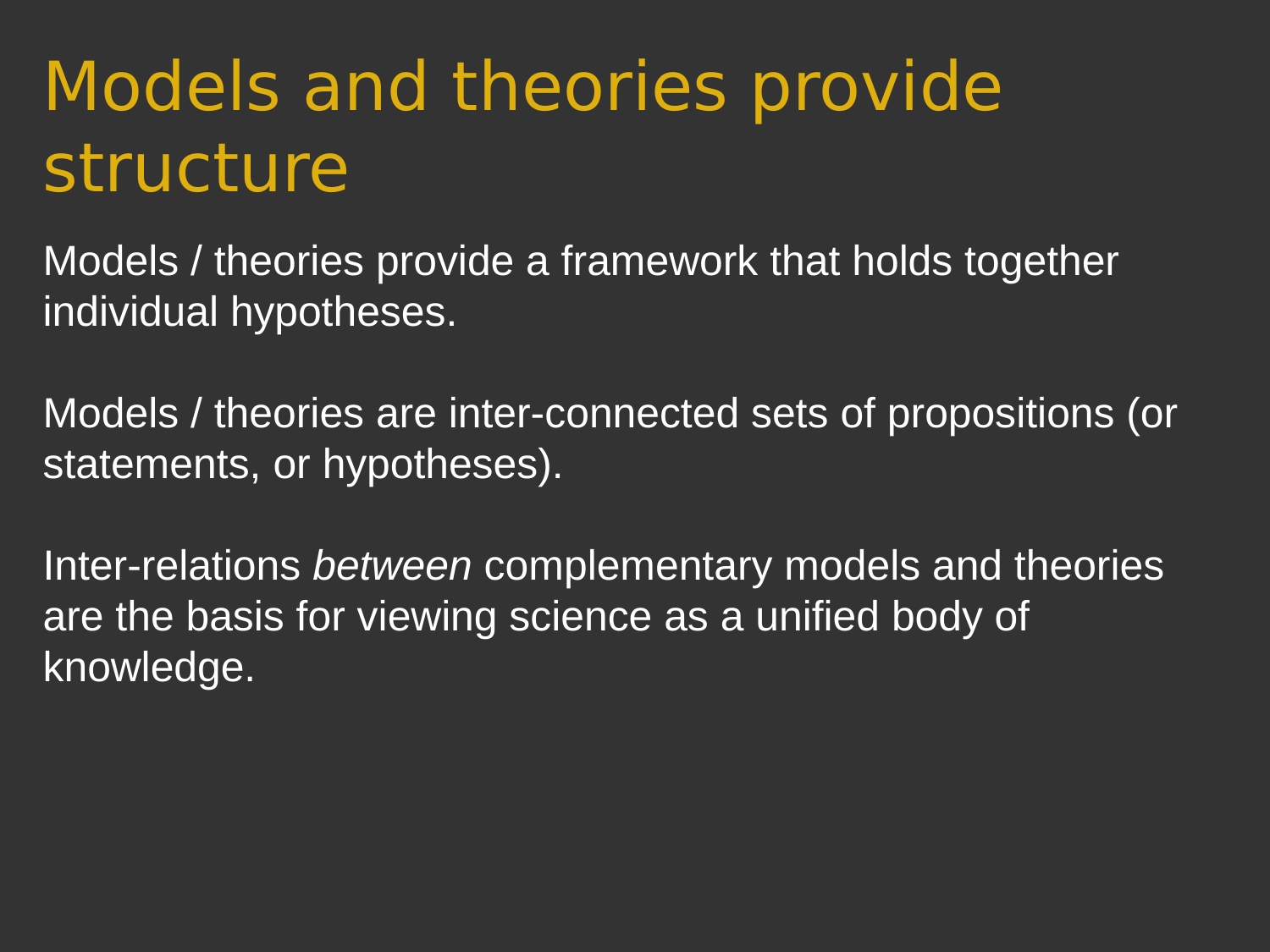### An example from economics

1.Some people have widgets that they don't need. 2.Others have no widgets but want one. 3.A currency of some sort allows these people to trade. 4.Everybody has a reserve price or a limit price based on how much use they would get out of a widget. 5.Everybody is rational.

What follows?

This is (more or less) a model of market theory.

Questioning the theory means questioning one or more of these statements. They form an inter-connected story.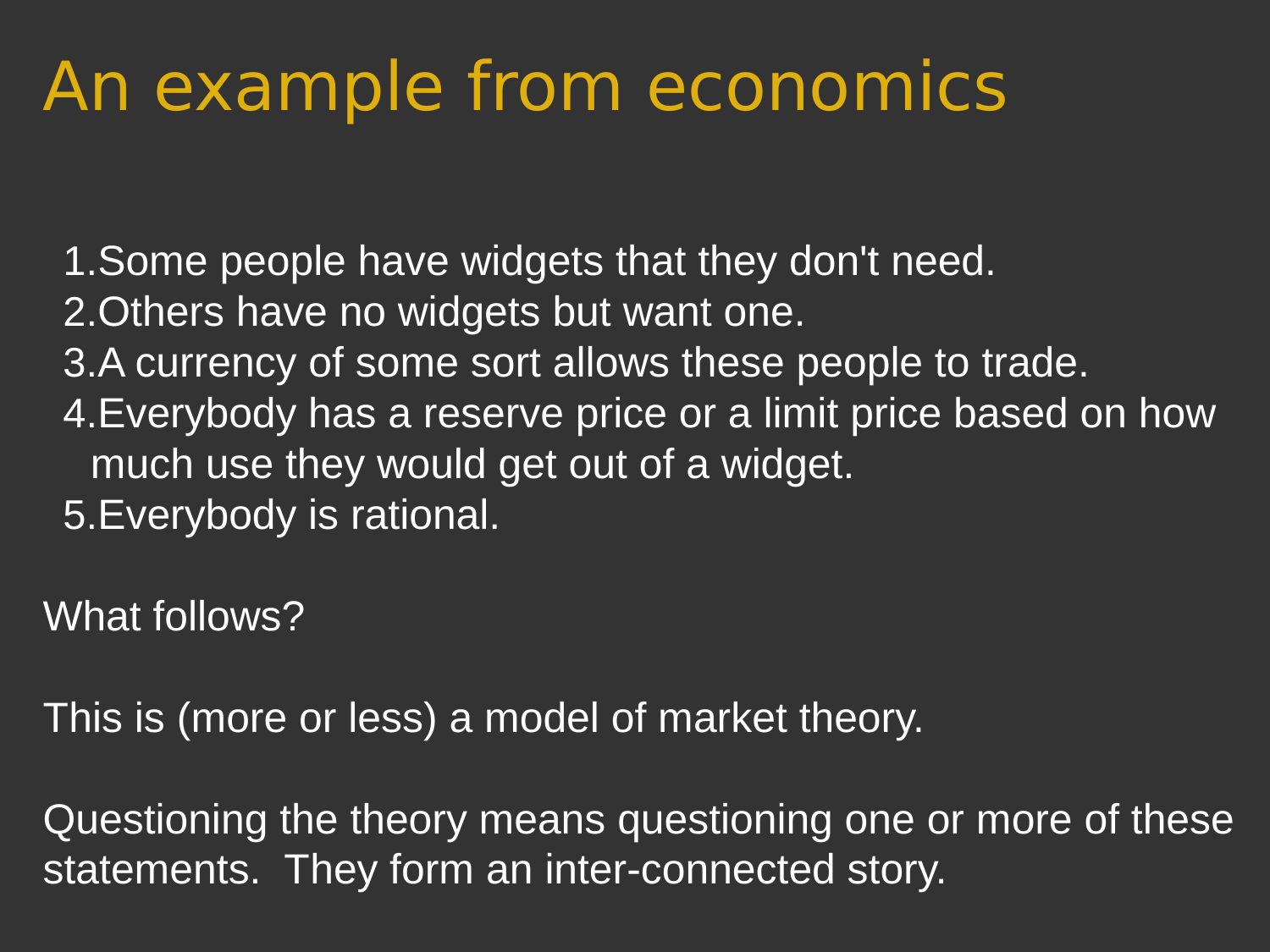# Falsifying a model?

Kuhn and Feyerabend both said that Popper's account of scientists trying hard to falsify hypotheses and then discarding them did not match what really happens.

One of the problems is that no single hypothesis gets dropped when we find contradictory evidence: we can always adjust one of the secondary hypotheses that went along with it.

This points to scientific statements being tangled up in networks. These networks constitute models.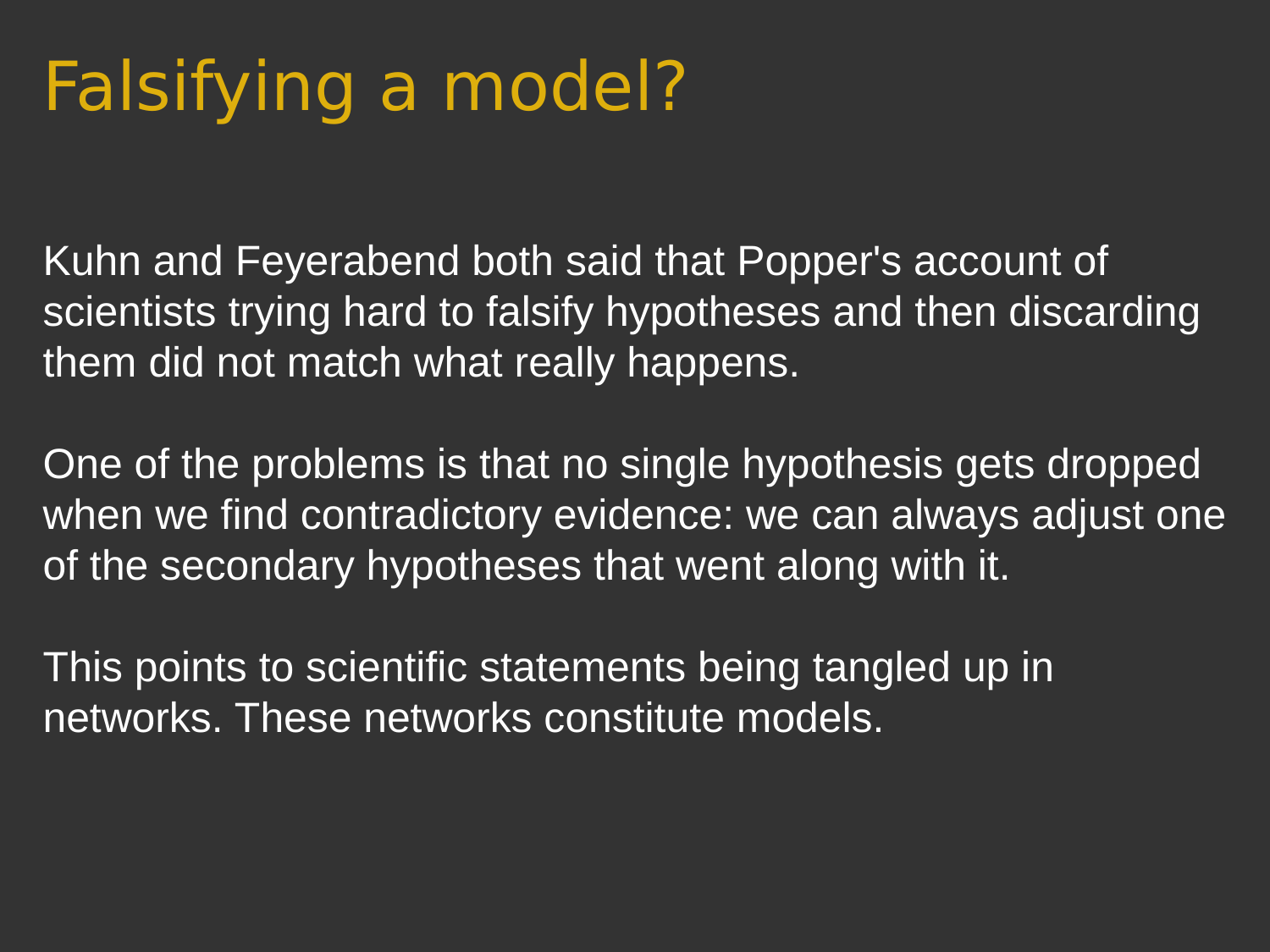## The Quine-Duhem thesis

"Our statements about the external world face the tribunal of sense experience not individually but only as a corporate body" (Quine, 1951).

In other words, you can't reject just one hypothesis. They stand or fall in groups.

Doing science is the pragmatic process of deciding which groups of hypotheses (i.e., models) need to be modified or dropped.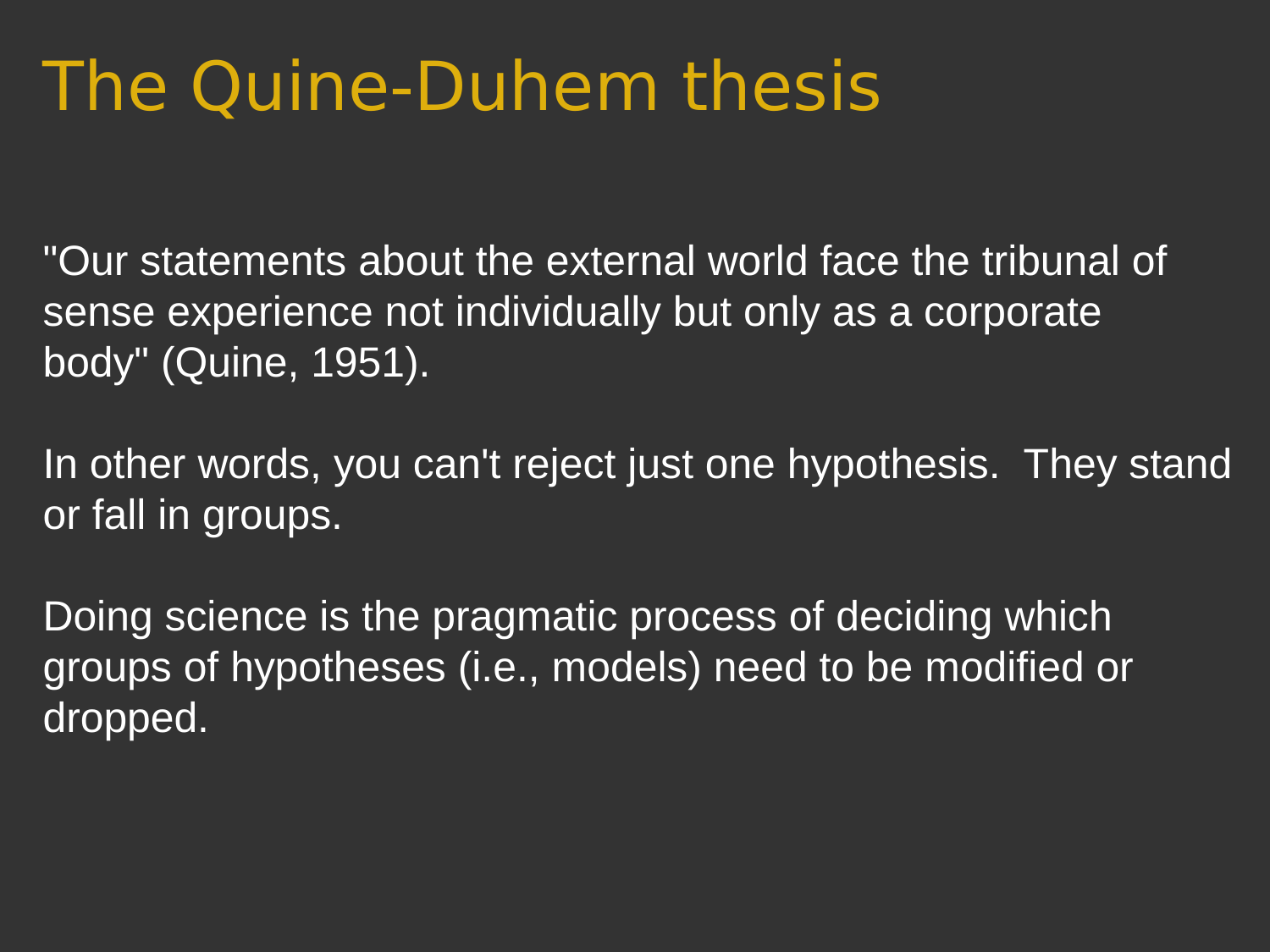# Quine's attack on empiricism

In the early 20th century the dominant philosophy of science was "logical positivism": knowledge was either analytic truth or to be justified by being reduced to statements of sense experience.

Willard Van Orman Quine's criticisms of logical positivism led to a view of science as pragmatic model-building with no bedrock of analytic truth to support it.

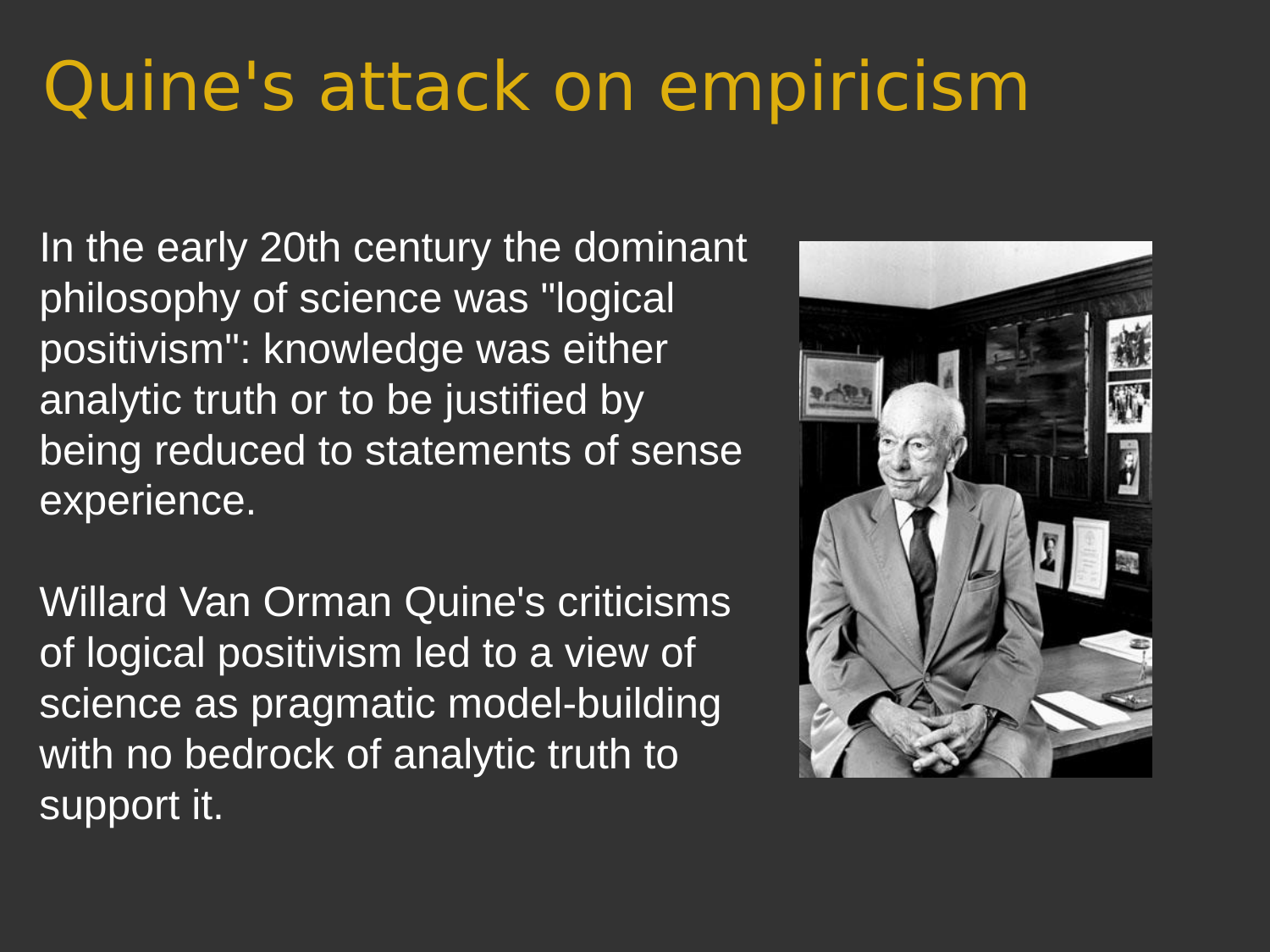# A web of connected propositions?

Quine's view of science suggests a network of inter-connected statements.

The network changes and is revised over time as we make new discoveries.

At the core are heavily inter-connected claims that would require major revision of our knowledge if they turned out to be wrong (e.g., the existence of atoms).

At the periphery are newer, less certain ideas.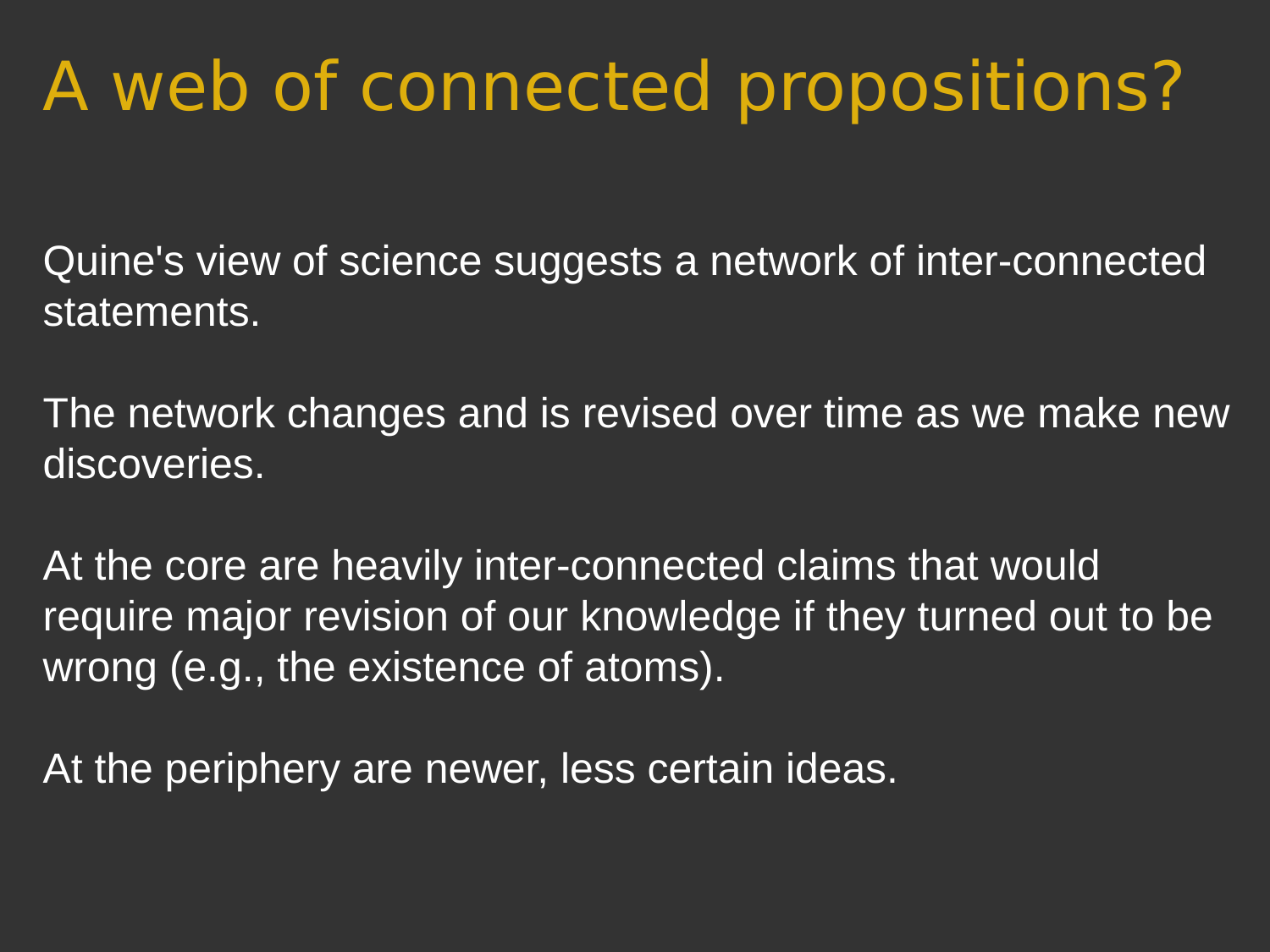# A web of connected propositions?

The diagrams that follow sketch the development of scientific knowledge in the Quinean picture.

The circles represent hypotheses and the lines are the links between them.

The circles are colour-coded: blue for true, through green and yellow, to red for false. Note that in the real world though we don't know the status of our hypotheses.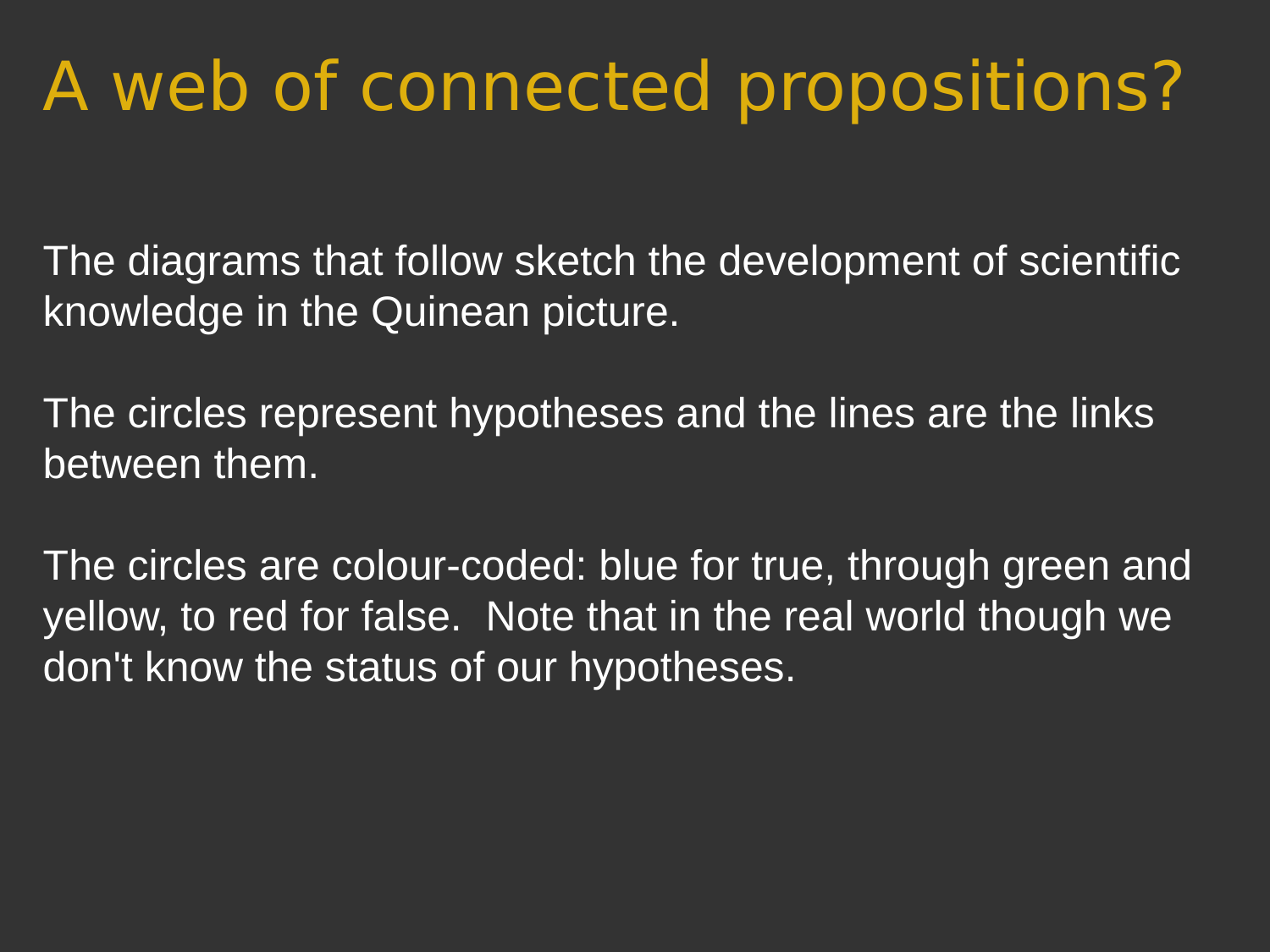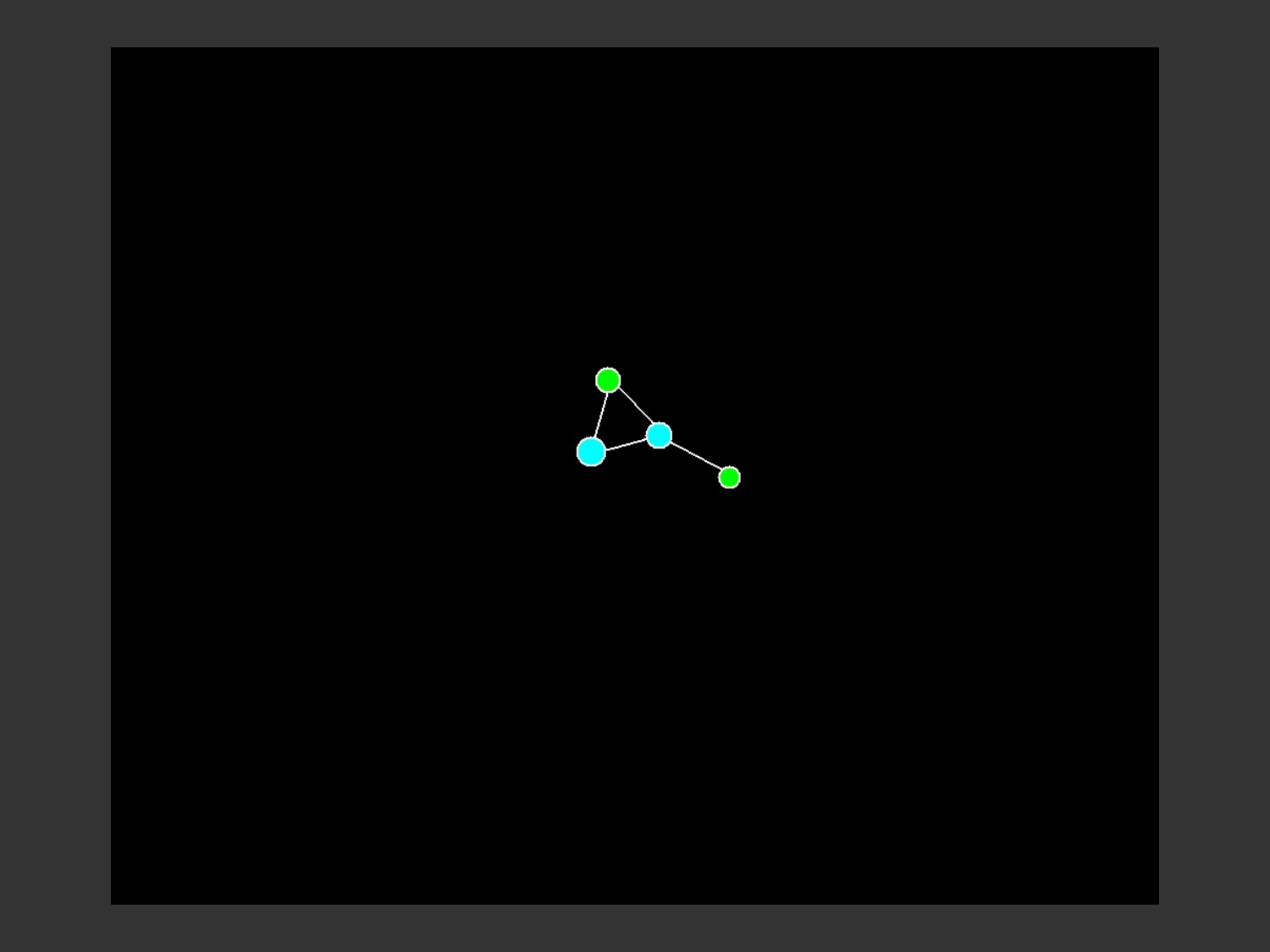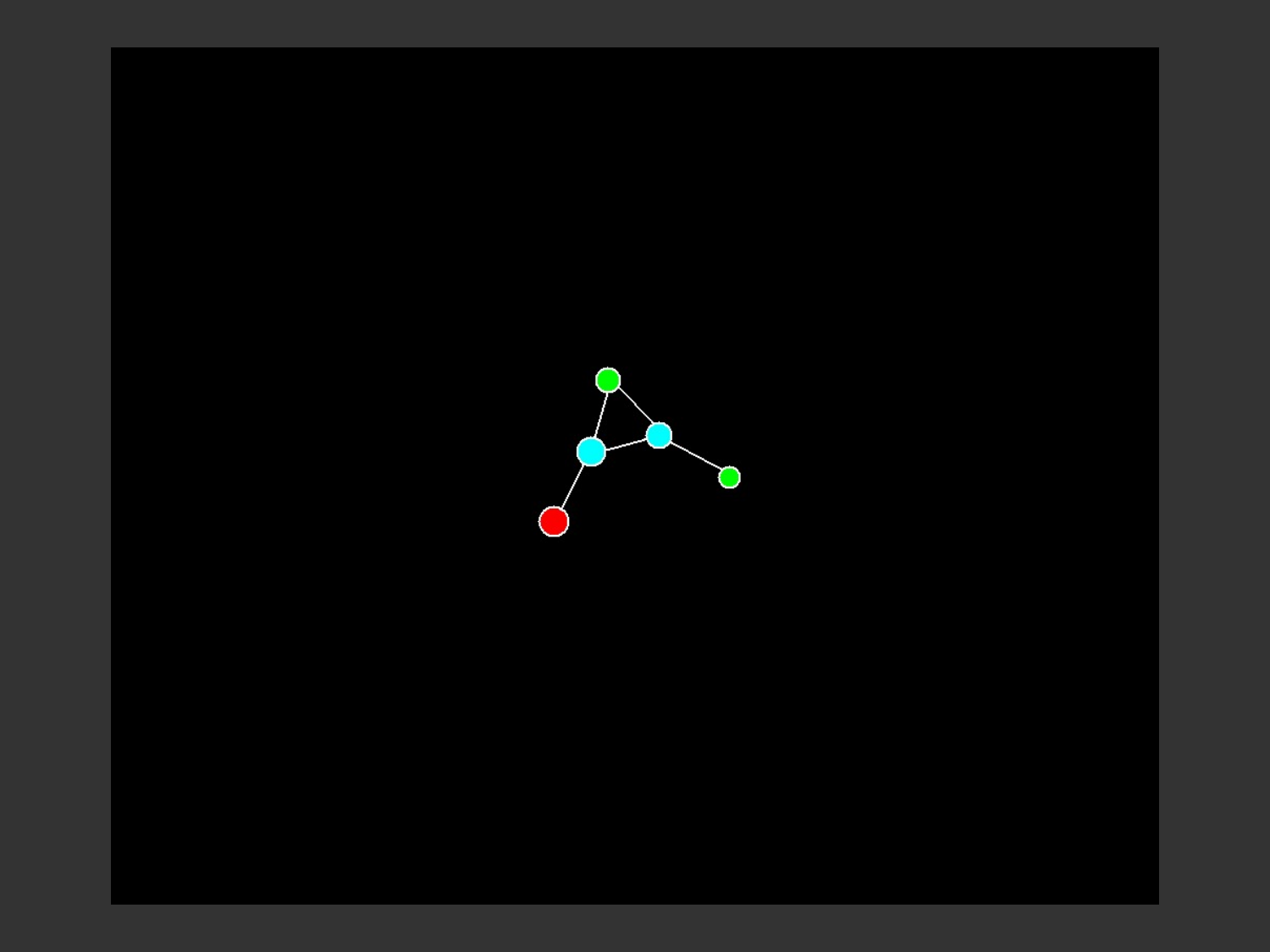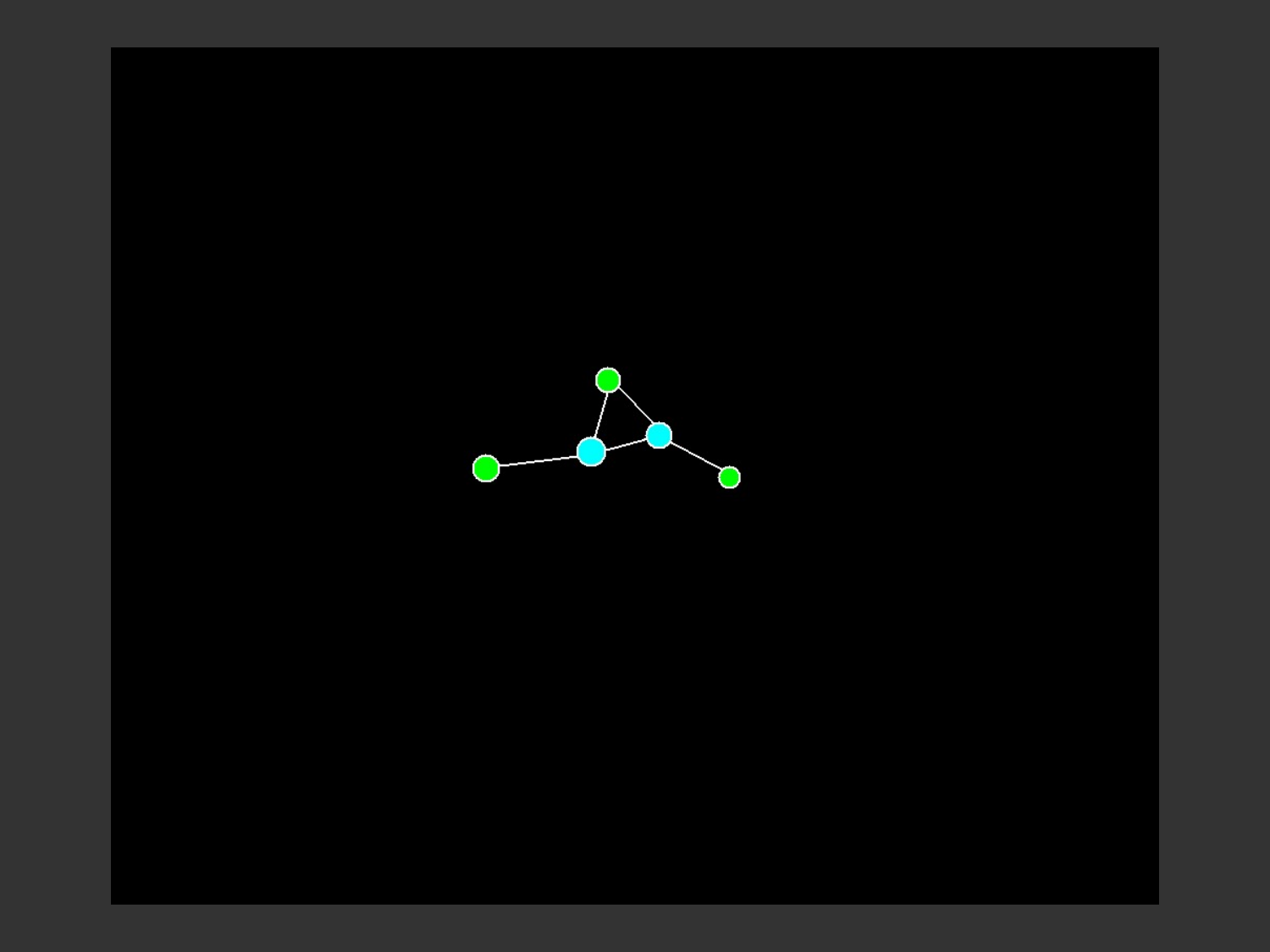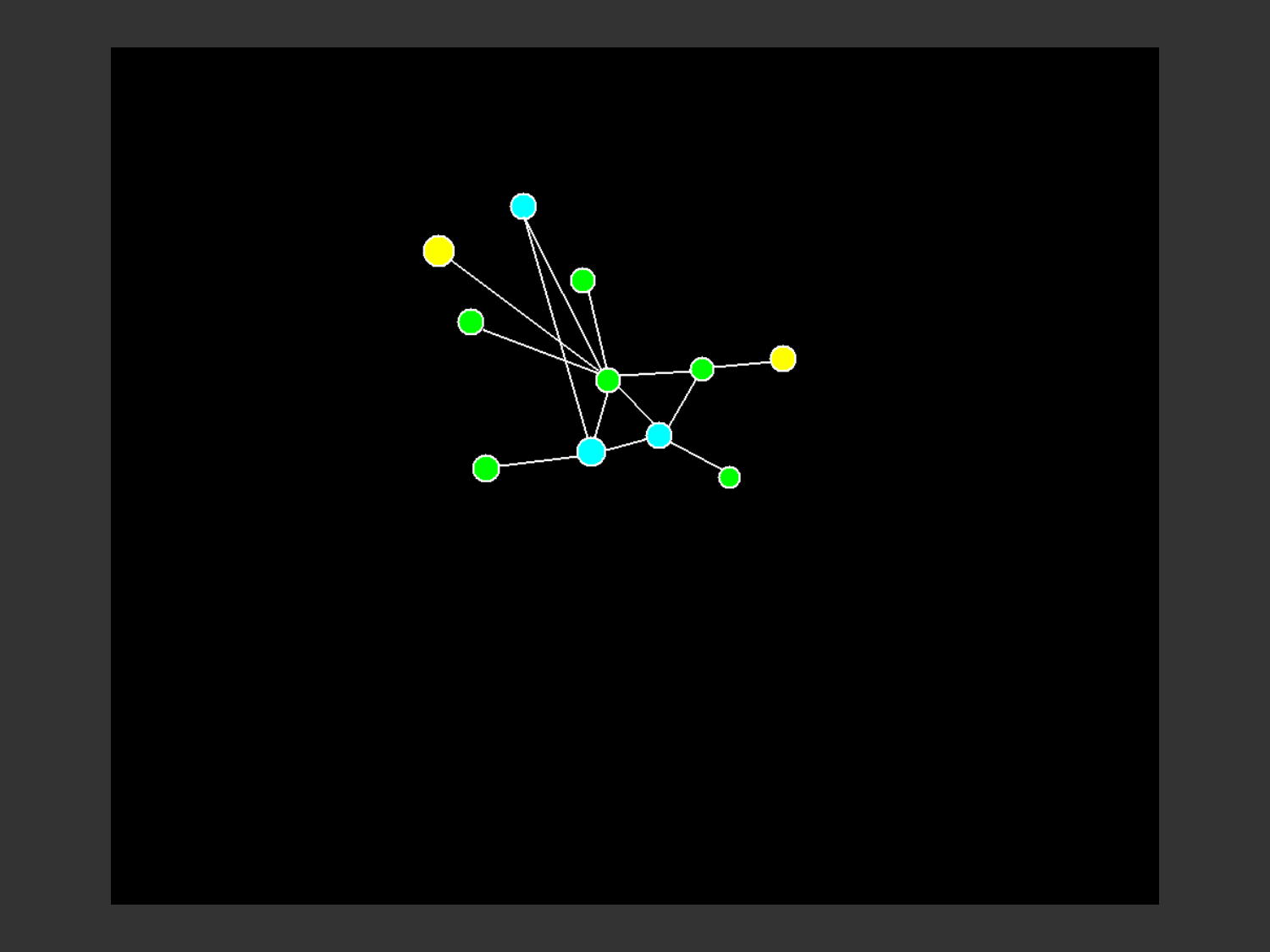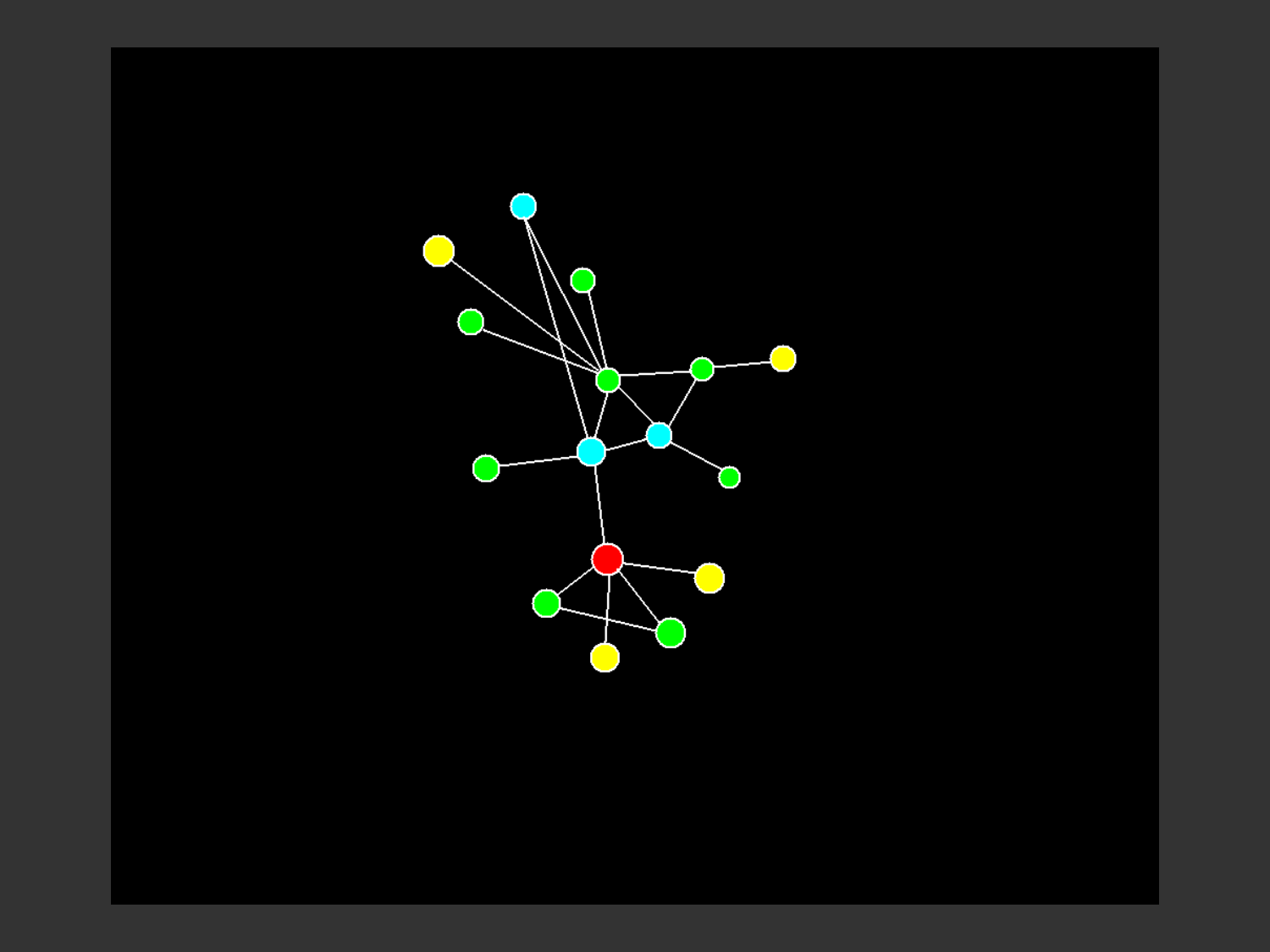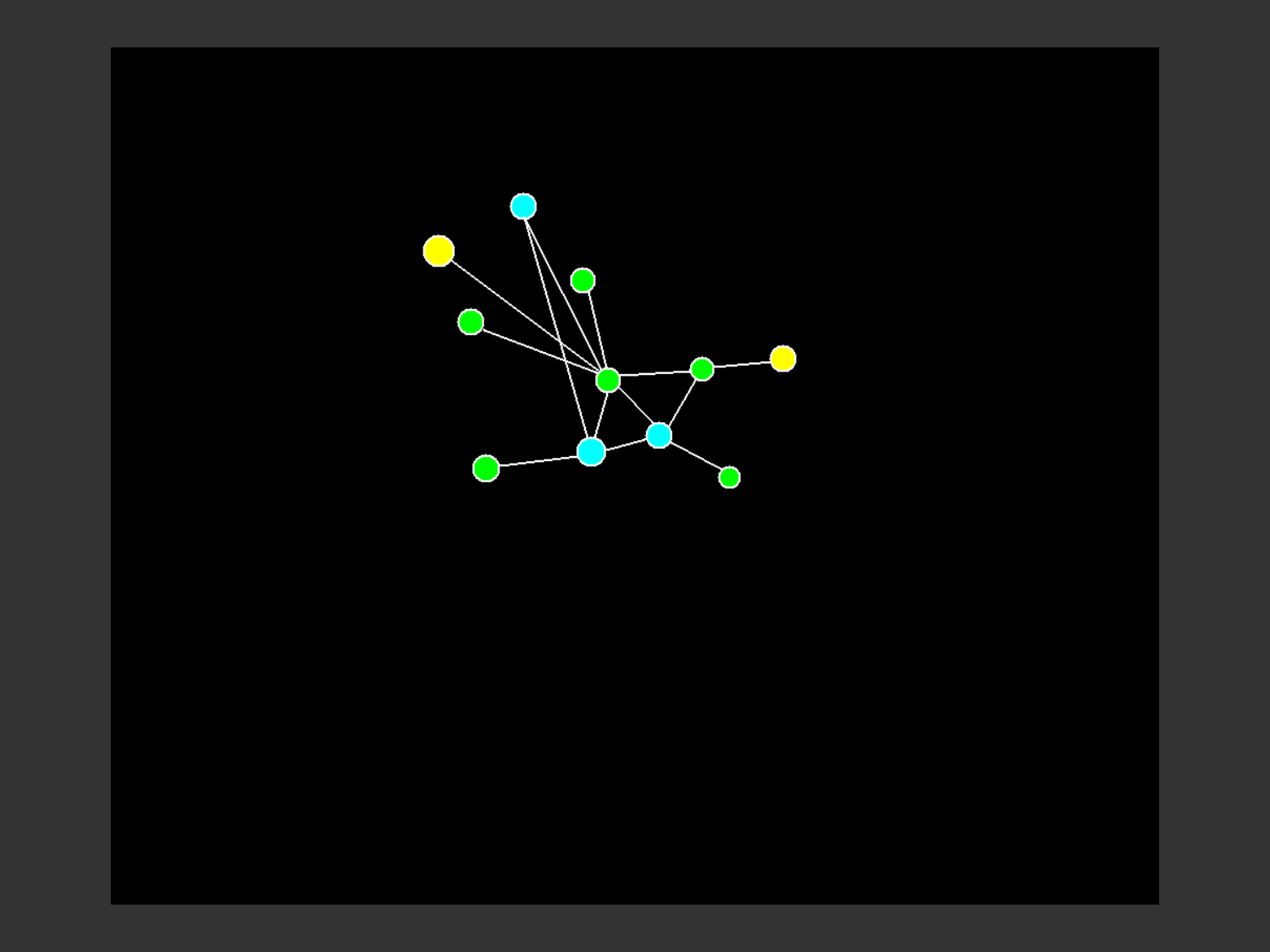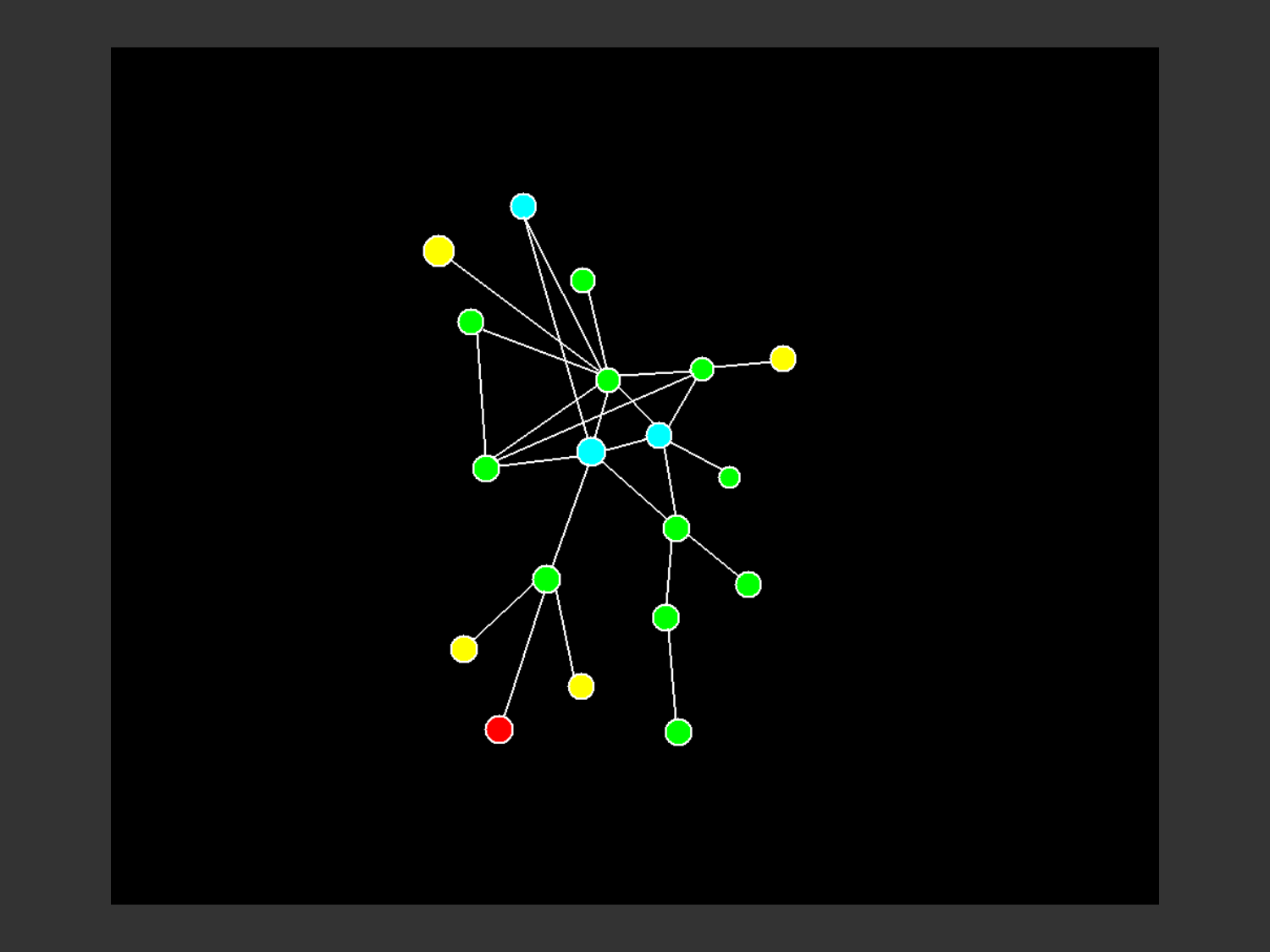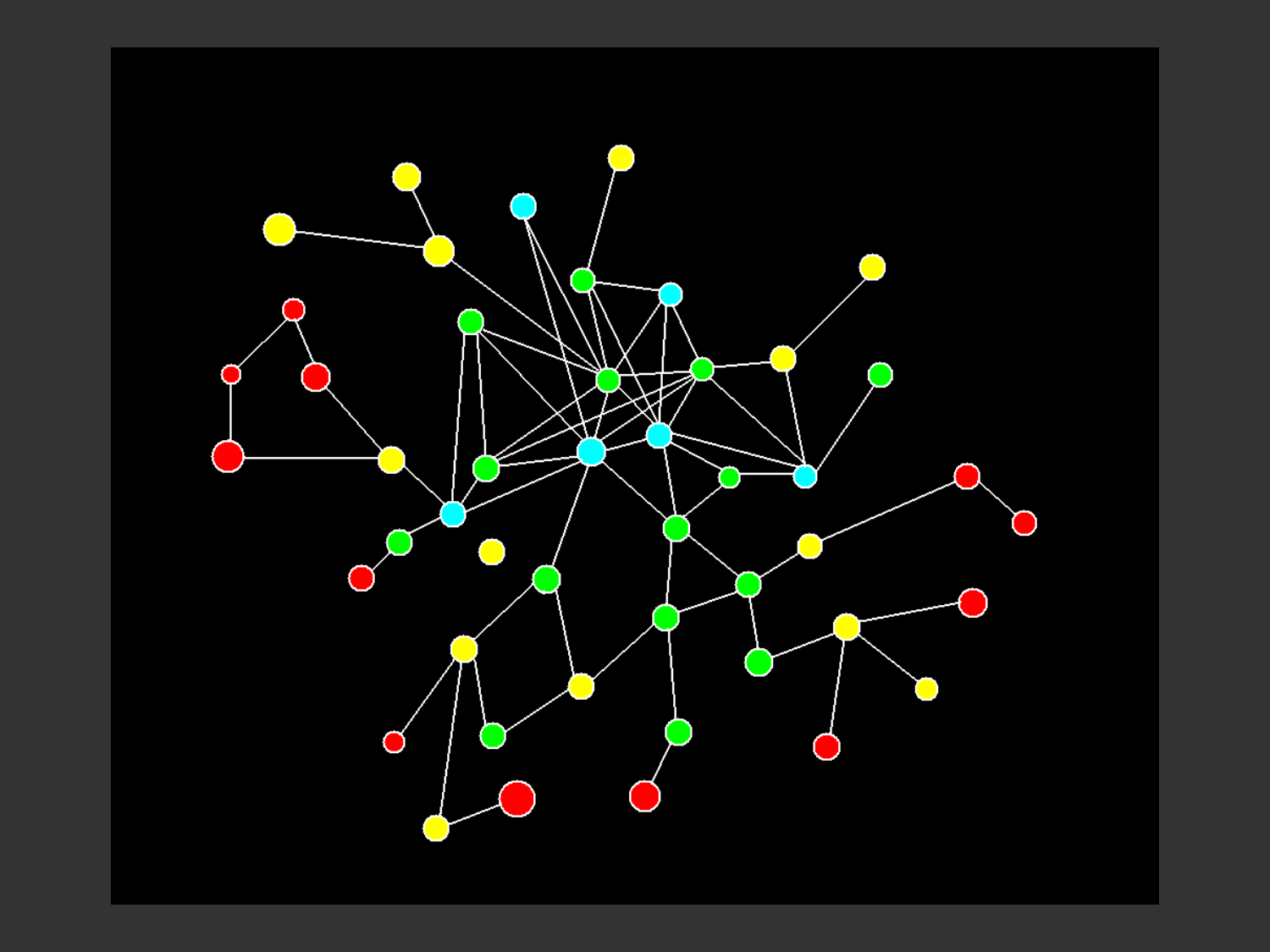# What Quine's view means for you

Writing a good literature review is not done out of some misguided respect for your elders. It's essential to position yourself in the network of knowledge by making connections to what has gone before.

It's very difficult to be a lone point out on your own in the darkness.

For your topic to be fruitful ground for scientific progress, you generally need to find your way to the *edge* of the network, where the uncertain statements are.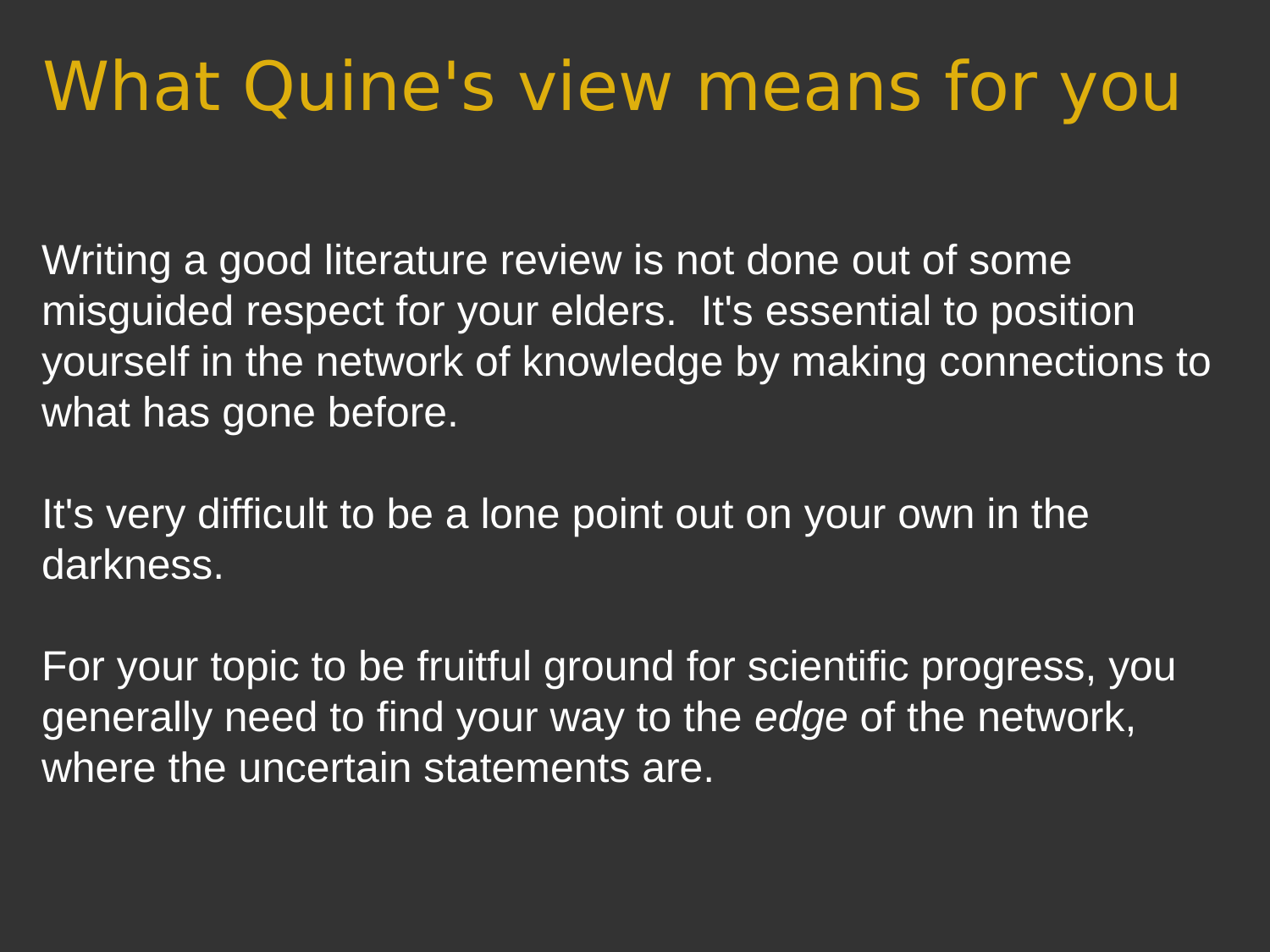### Making sense of previous views

Popper: hypotheses are not falsified alone, but groups of hypotheses (parts of the network) are adjusted and discarded.

Kuhn: a scientific revolution is a wholesale change in the network, necessitated by the revision of some core concept.

Feyerabend: nothing we know is totally safe from revision.

Matt Might's graphical PhD sketch: you need to get to the boundary of knowledge to do useful research, but the expansion of that knowledge is not a smooth process.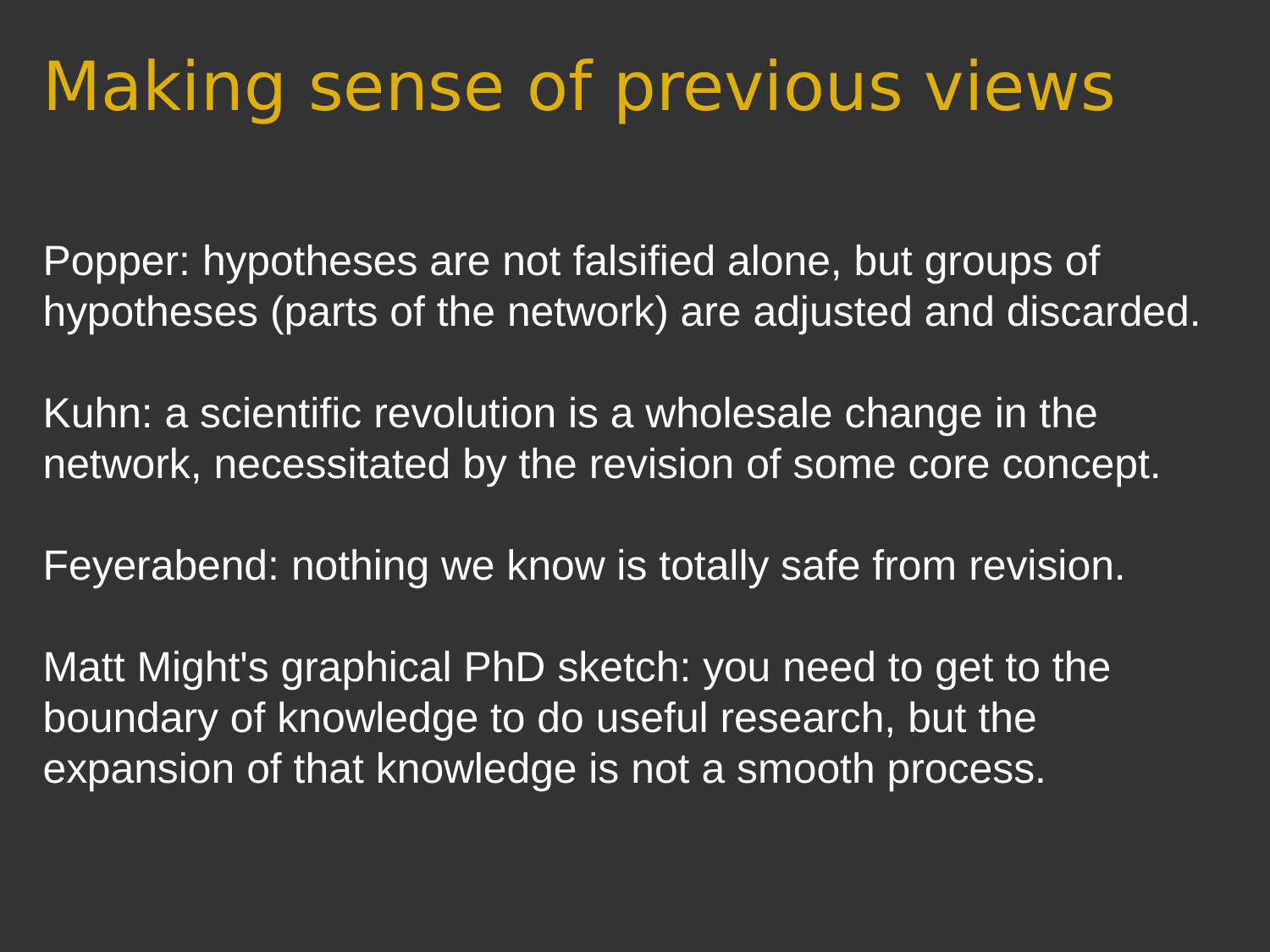# In conclusion: what is science **for** and are we doing it right?

The primary aim of science is to increase our storehouse of reliable knowledge.

Driven in part by basic curiosity about the world around us.

But science is also meant to improve a nation's economy, the quality of life of its people, etc.

History suggests scientific research has been an excellent investment for the taxpayer.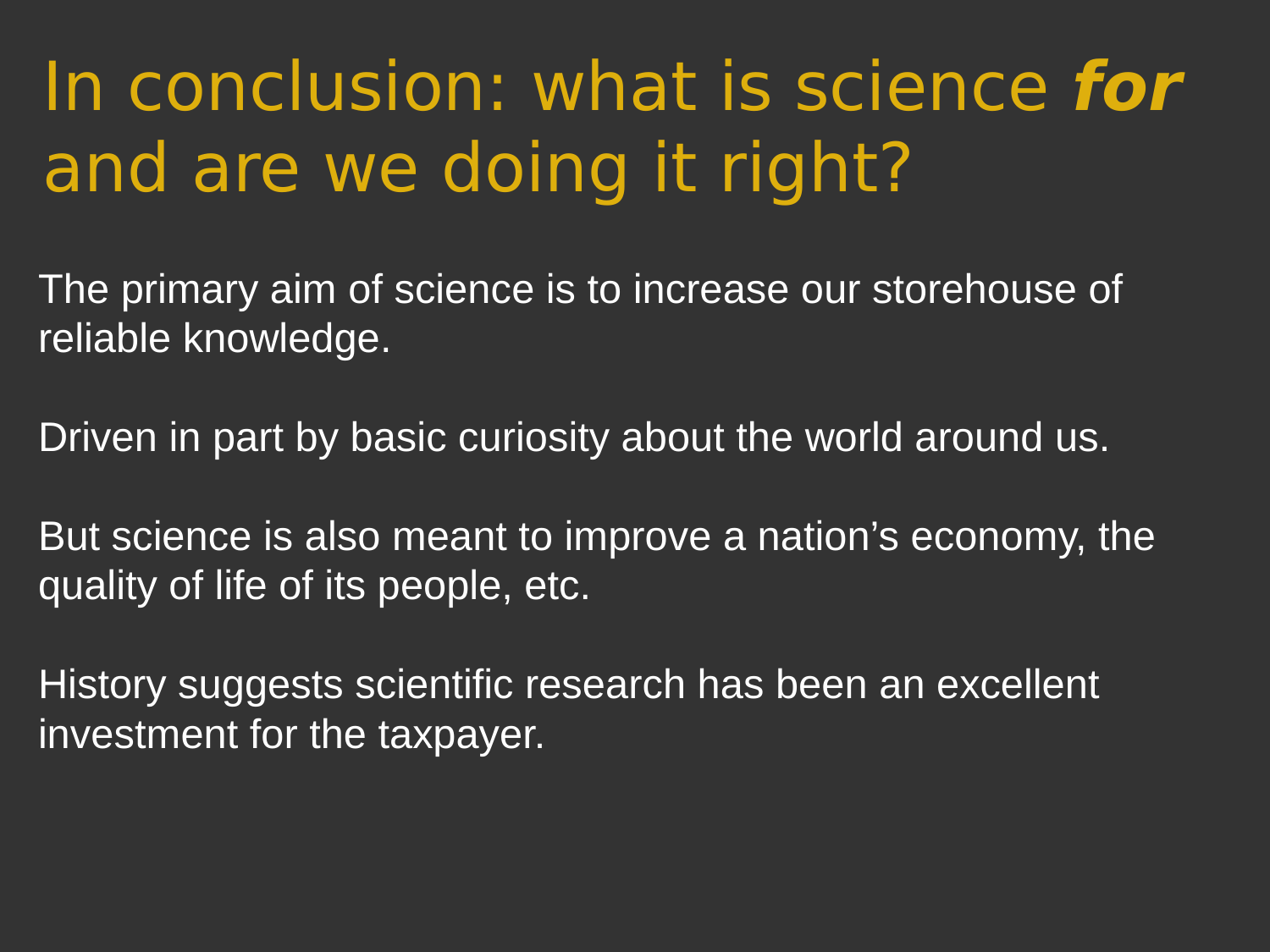# All going smoothly?

Since WW2, the number of scientists and their annual published output has increased forty-fold.

This has led to a struggle for key resources: employment, scientific visibility as reflected in citation counts, and research funding.

Rise in efforts to measure progress in science, so we can allocate those resources sensibly.

Hard to measure knowledge accumulation, so we use proxies such as funding obtained, papers published, journal impact factors, citation counts, etc.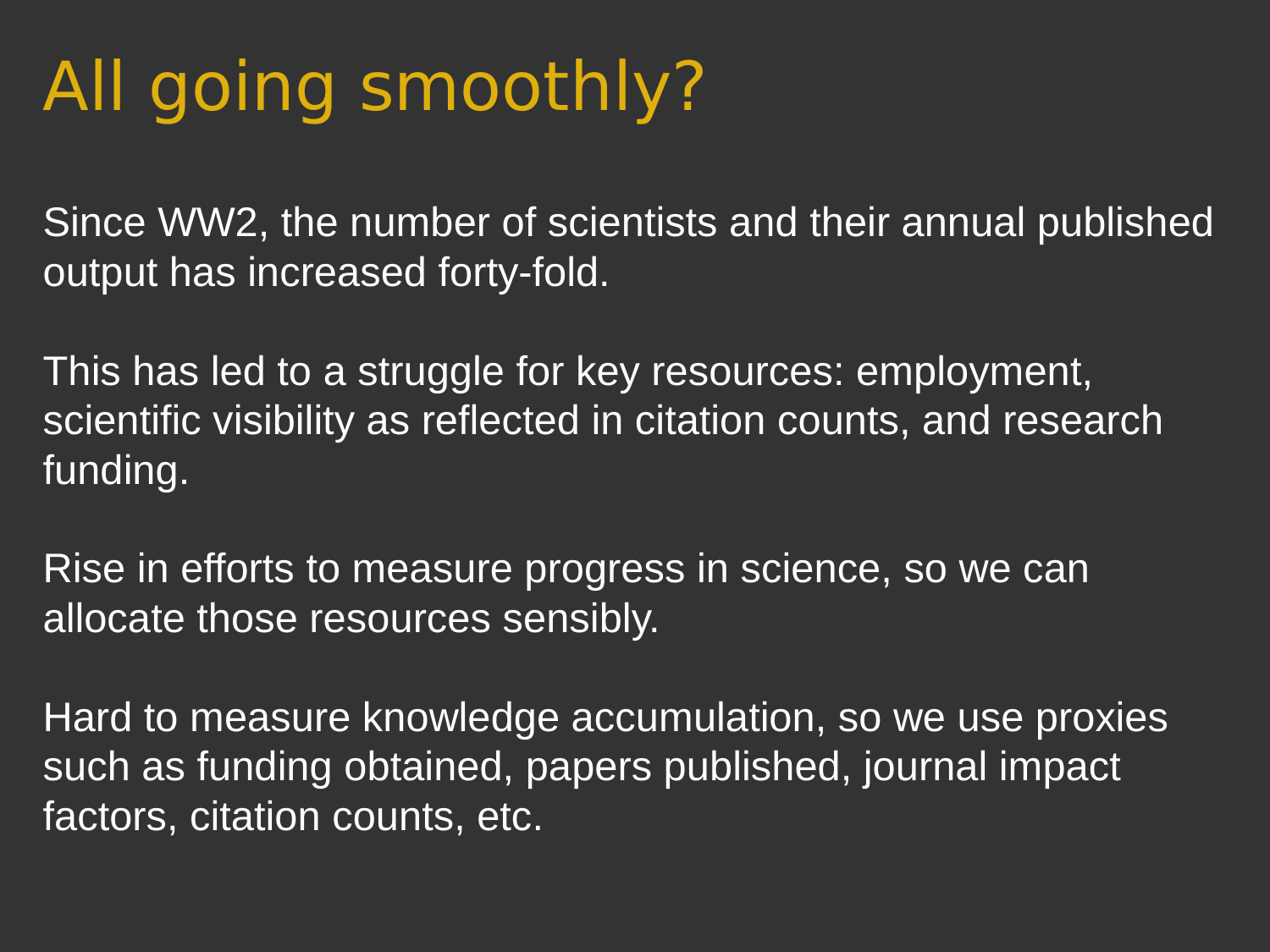# Are we measuring the right things?

But a proxies are imperfect (e.g., more papers being published does not always mean that more knowledge has been obtained).

Important that science critically examine the effectiveness of its own mechanisms for accumulating reliable knowledge.

Are our current institutions and practices optimized for this goal, or are some of them the result of historical accidents?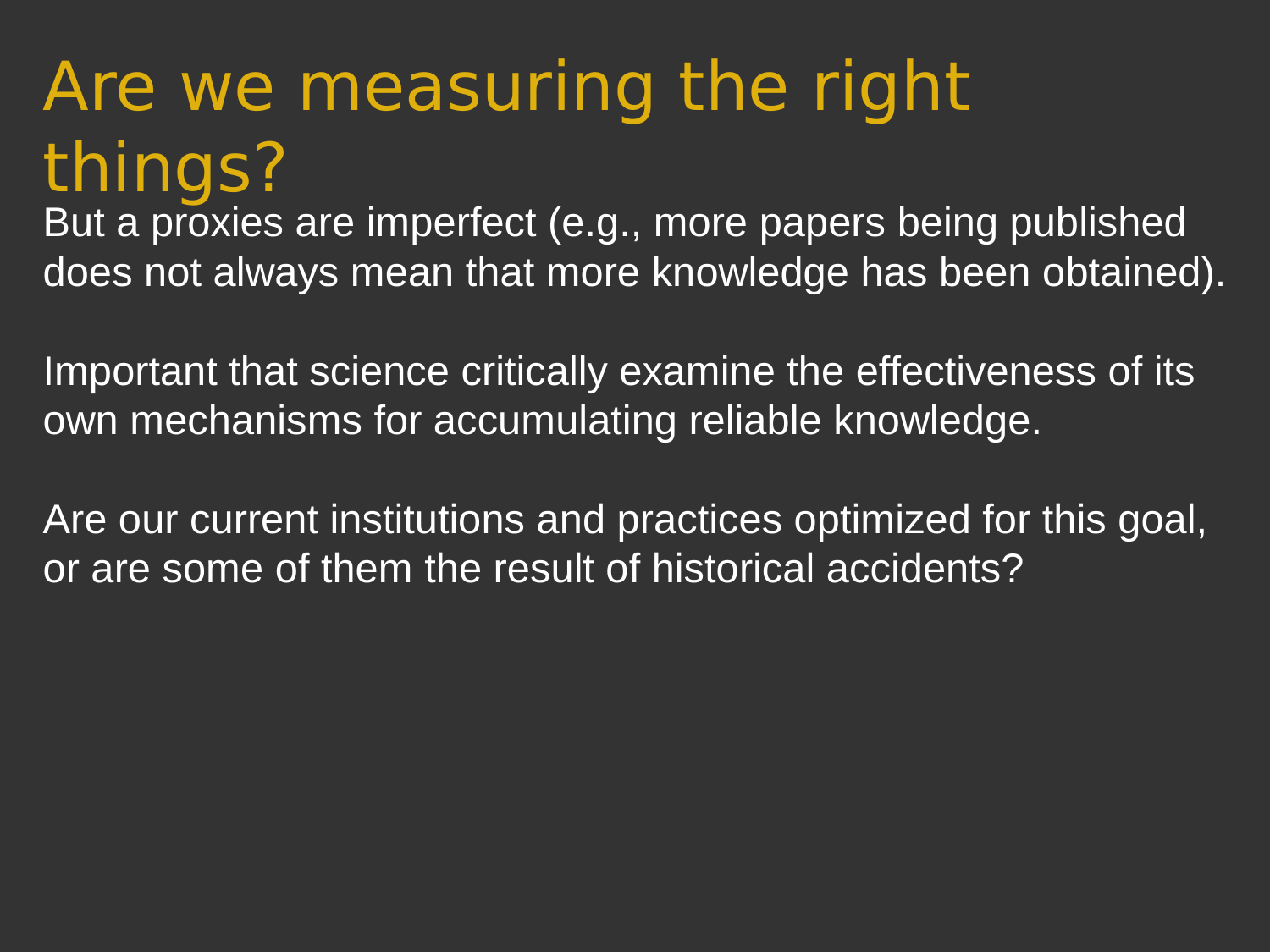#### Some processes to consider

The commercial journal publication model.

Anonymous peer review as the gold standard of assessing our work.

The effects of a publication bias towards positive results.

The competitive funding allocation process.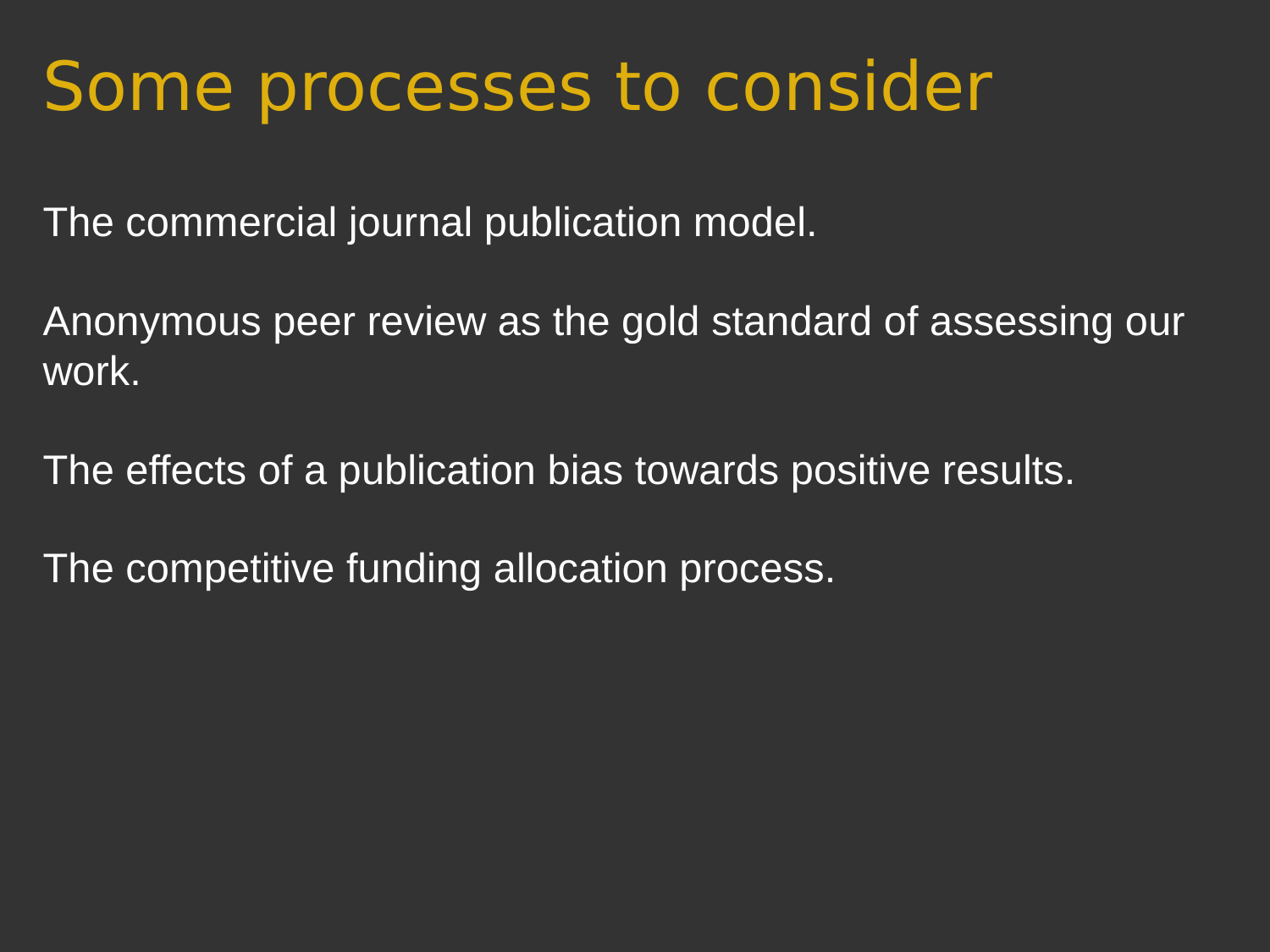## Commercial journal publication

The earliest scientists shared their results by writing letters.

The first scientific journal, Philosophical Transactions of the Royal Society, was founded in 1665 by Henry Oldenburg.

Commercial publishers provided a valuable service in an era when scientists did not have the facilities to publish their own work.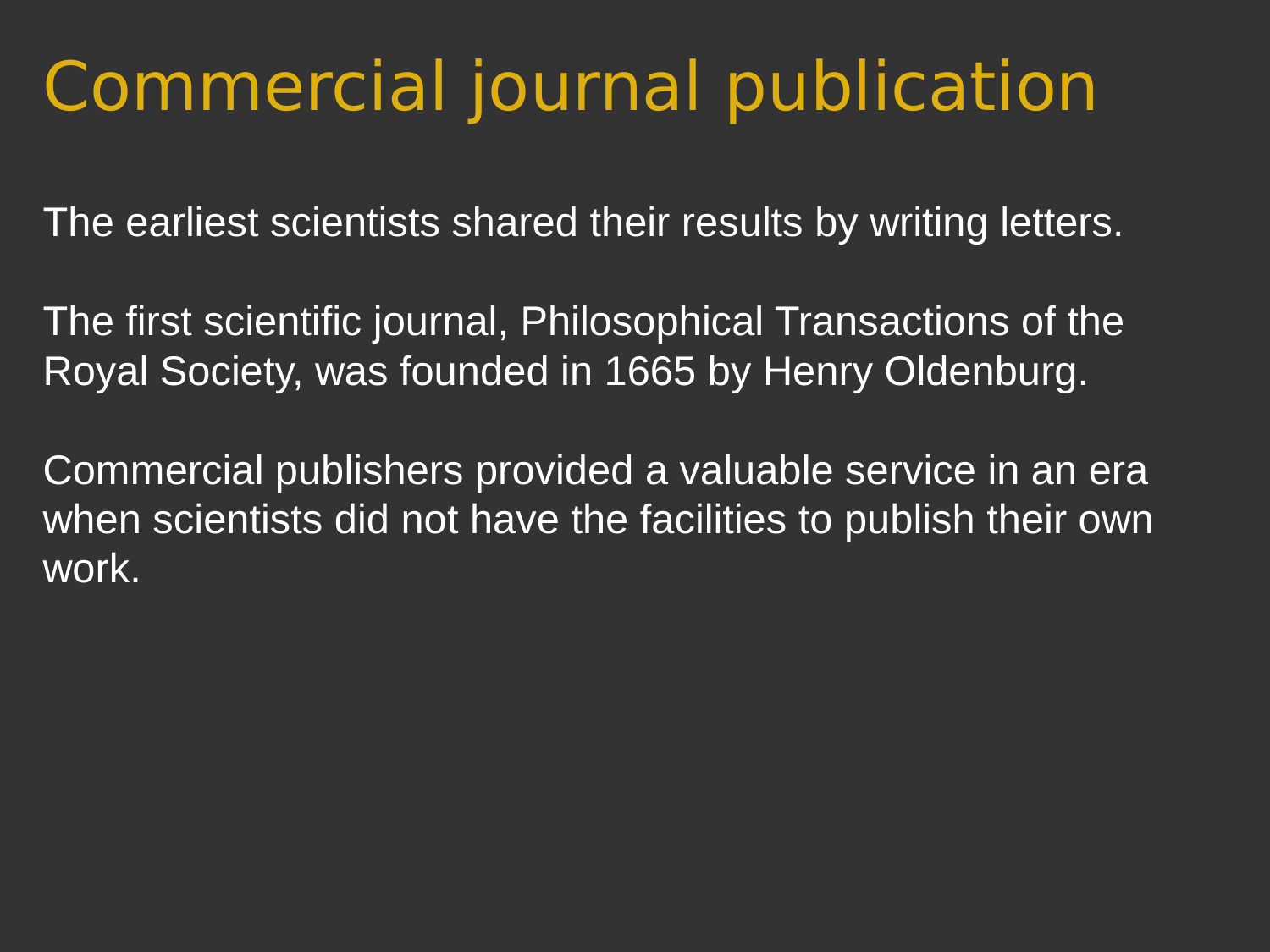## Commercial journal publication

We now have the internet, however. Distributing documents online costs almost nothing.

Many fields are still locked into commercial publishing arrangements. Research is done in universities, paid for by taxpayers, and freely given to publishing companies... who then sell access back to universities at very high prices.

Does this make sense?

Open access journals have started to appear. This looks like progress, although some charge high fees to authors.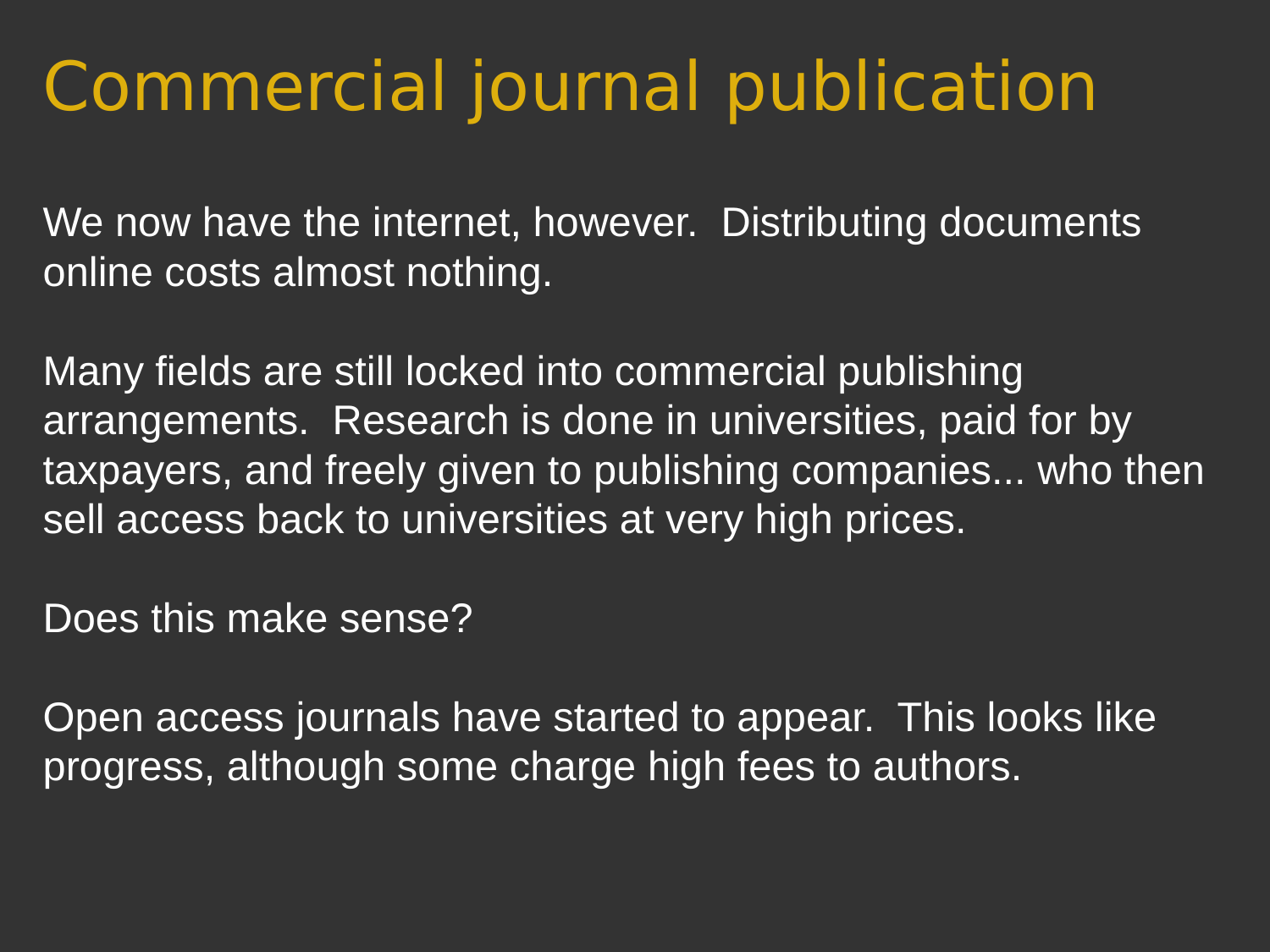### Anonymous peer review

Oldenburg invented peer review as well as inventing the journal.

Too many papers were being sent to PTRS for Oldenburg to assess himself, so he sought help from colleagues in deciding what was good enough to be published in the journal.

Now, journal editors send out a manuscript to multiple reviewers and then decide to recommend acceptance, rejection, or revise & resubmit.

Traditionally anonymous so that reviewers can speak freely without worrying about negative effects on their careers.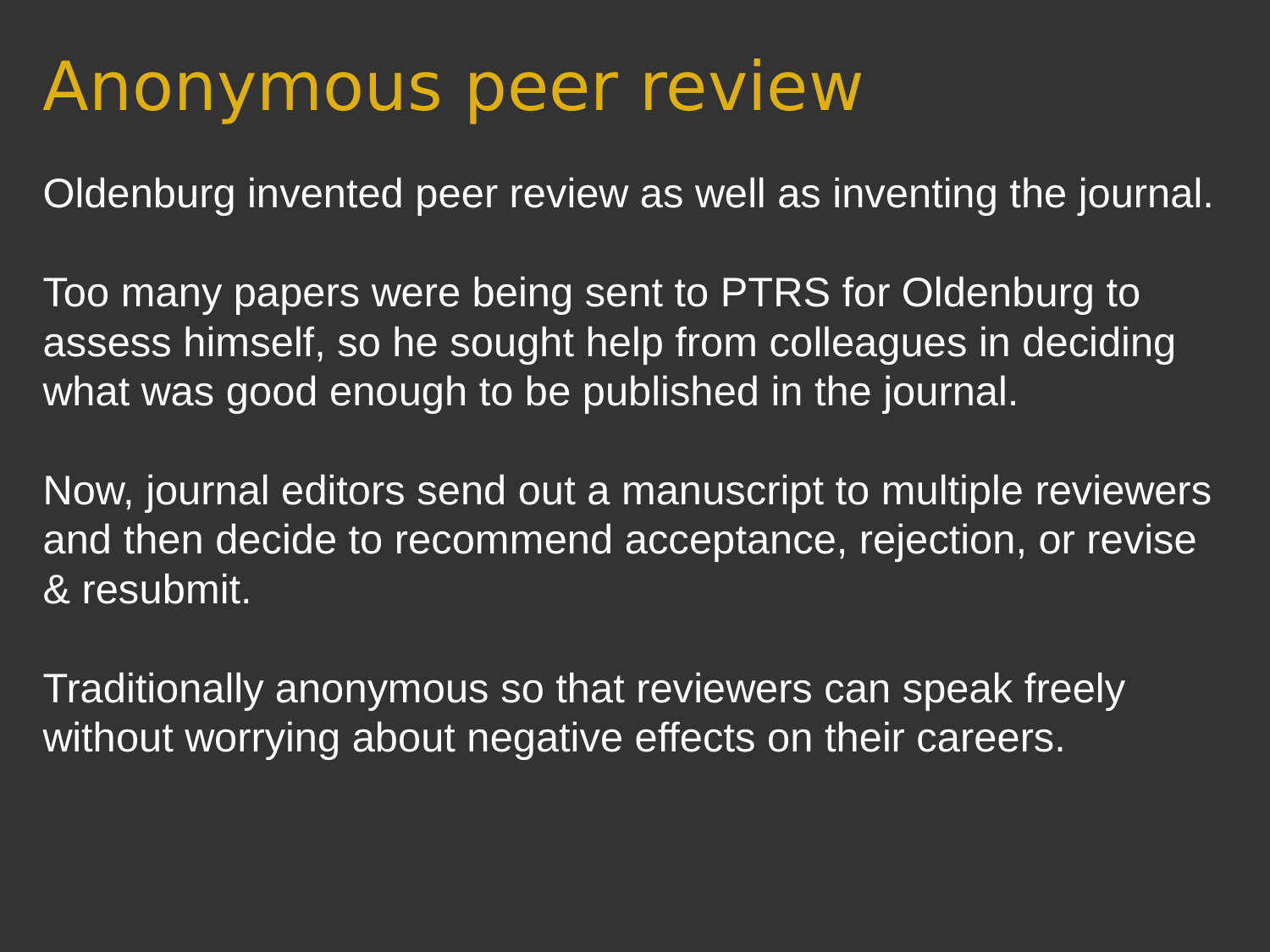### Anonymous peer review

It sounds like a good idea.

One problem: most studies of peer review show that it doesn't work (reviewers disagree wildly about quality).

It can also be very slow.

A problem of incentives: why should I spend time reviewing papers when I would get more rewards for writing my own?

Alternative systems? Publish all, let online reviewing sort it out?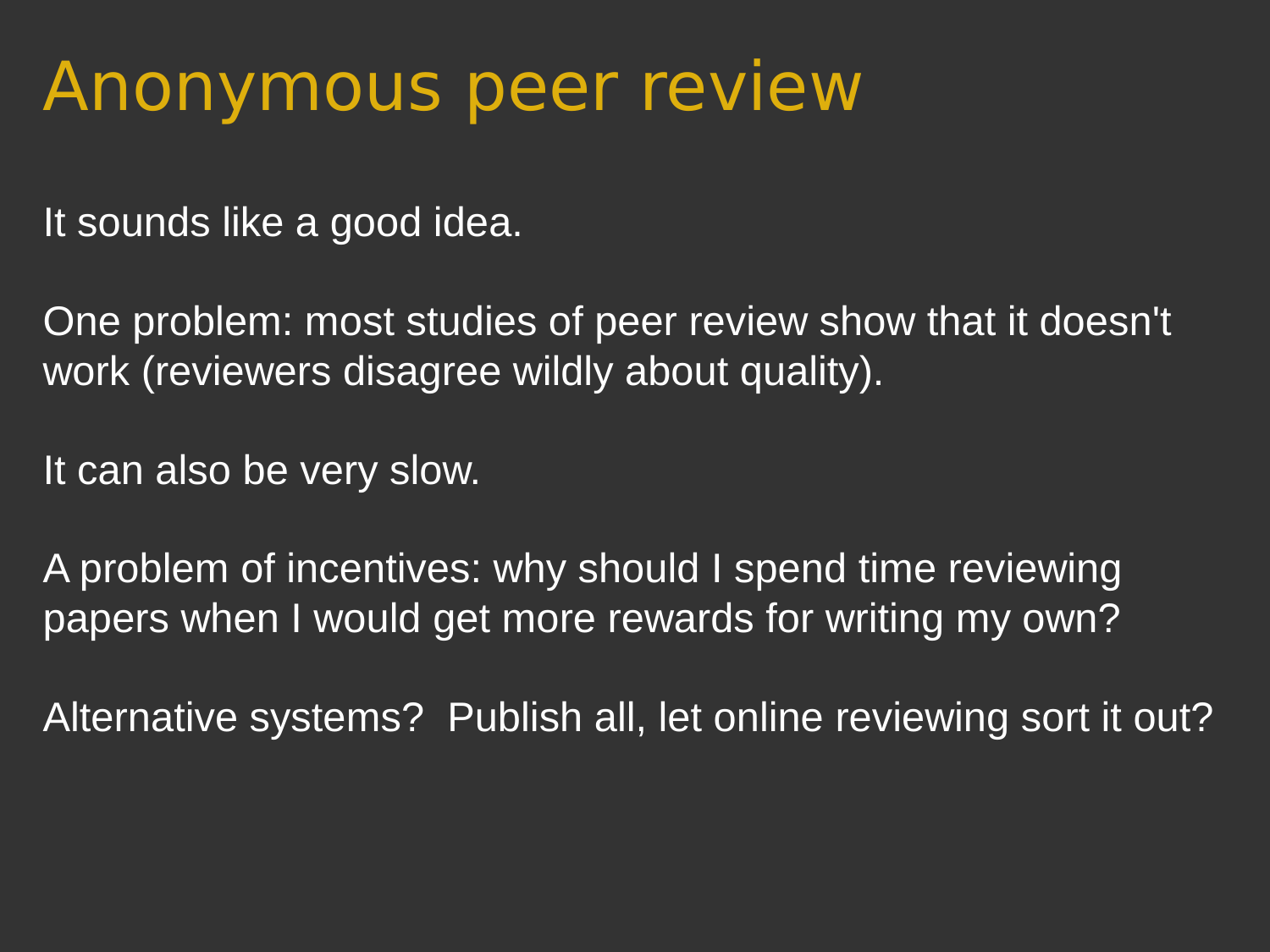### Publication bias

Journals are biased towards publishing positive results, i.e., results in which the authors have discovered an effect.

Understandable? There's not much of a story in a negative result.

However, this leads to the "file drawer effect". Only those studies that achieved statistical significance get submitted for publication, and negative results languish in file drawers.

Even when there is no effect, statistical significance in some fields is achieved 5% of the time.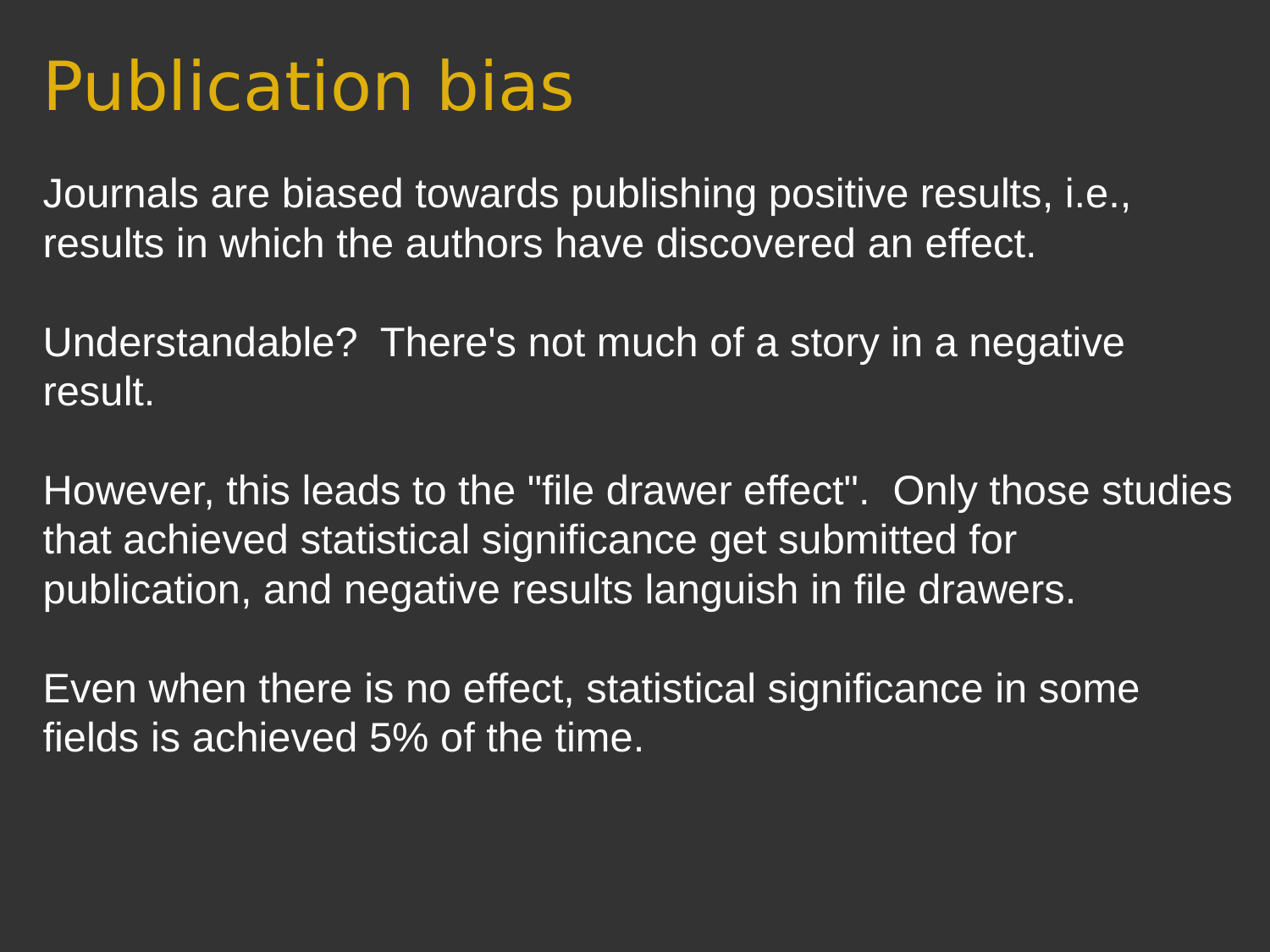### Publication bias

The cumulative effect of this process can seriously distort the consensus on the truth in any given field.

Ioannidis, JPA (2005). Why Most Published Research Findings Are False. PLoS Med 2(8): e124.

What could we do differently? Journals for negative results? Require registration of planned studies before results were collected?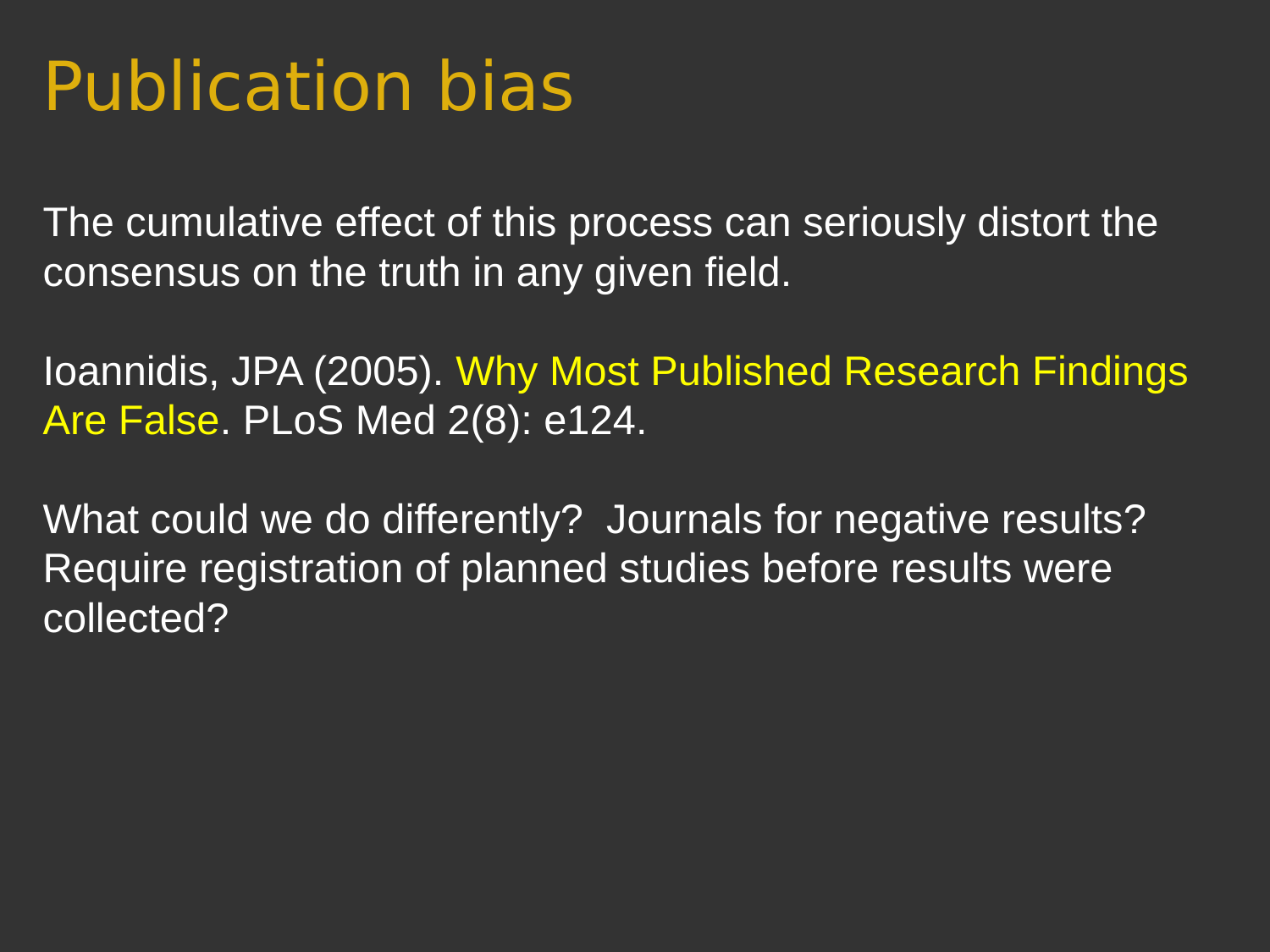# Competitive funding allocation

Most research funding is handed out by government agencies, e.g., the National Science Foundation in the US or the various Research Councils in the UK.

This funding is allocated through a competitive bidding process.

Funding agencies don't want to have to decide which ideas are most promising, and so the burden of making a case for support falls on the scientists who want the money.

Other scientists then spend time reviewing the proposals and deciding which ones get funded.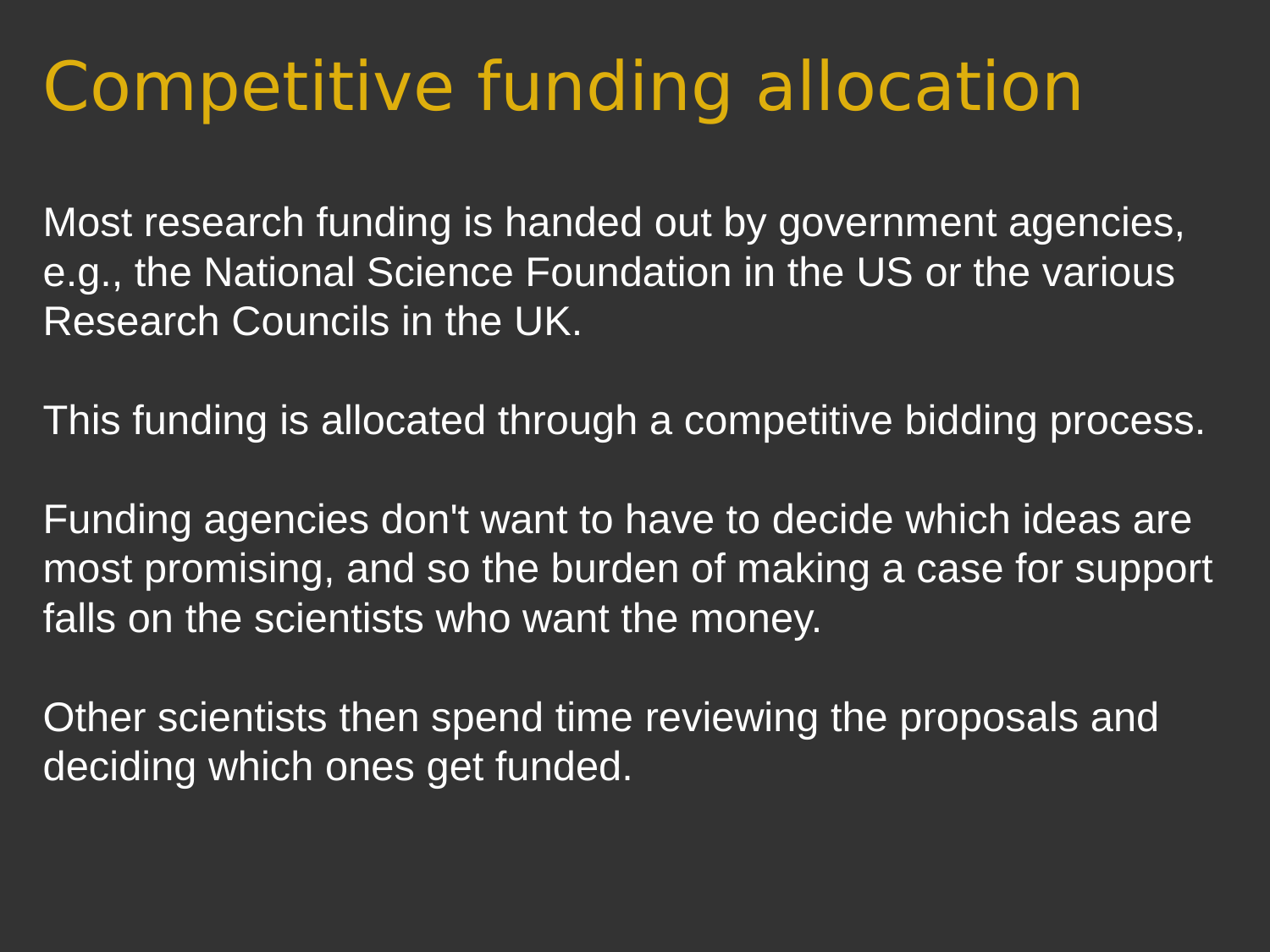# Competitive funding allocation

This too sounds like a reasonable idea at first.

One problem is that there is room for inefficiency as excessive academic time is spent on proposal writing.

Success rates for the EPSRC are now down below 20%.

That is a lot of unfunded proposals that occupied months of people's time.

The problem is that there is almost no limit to how much effort someone might put into writing and revising a proposal.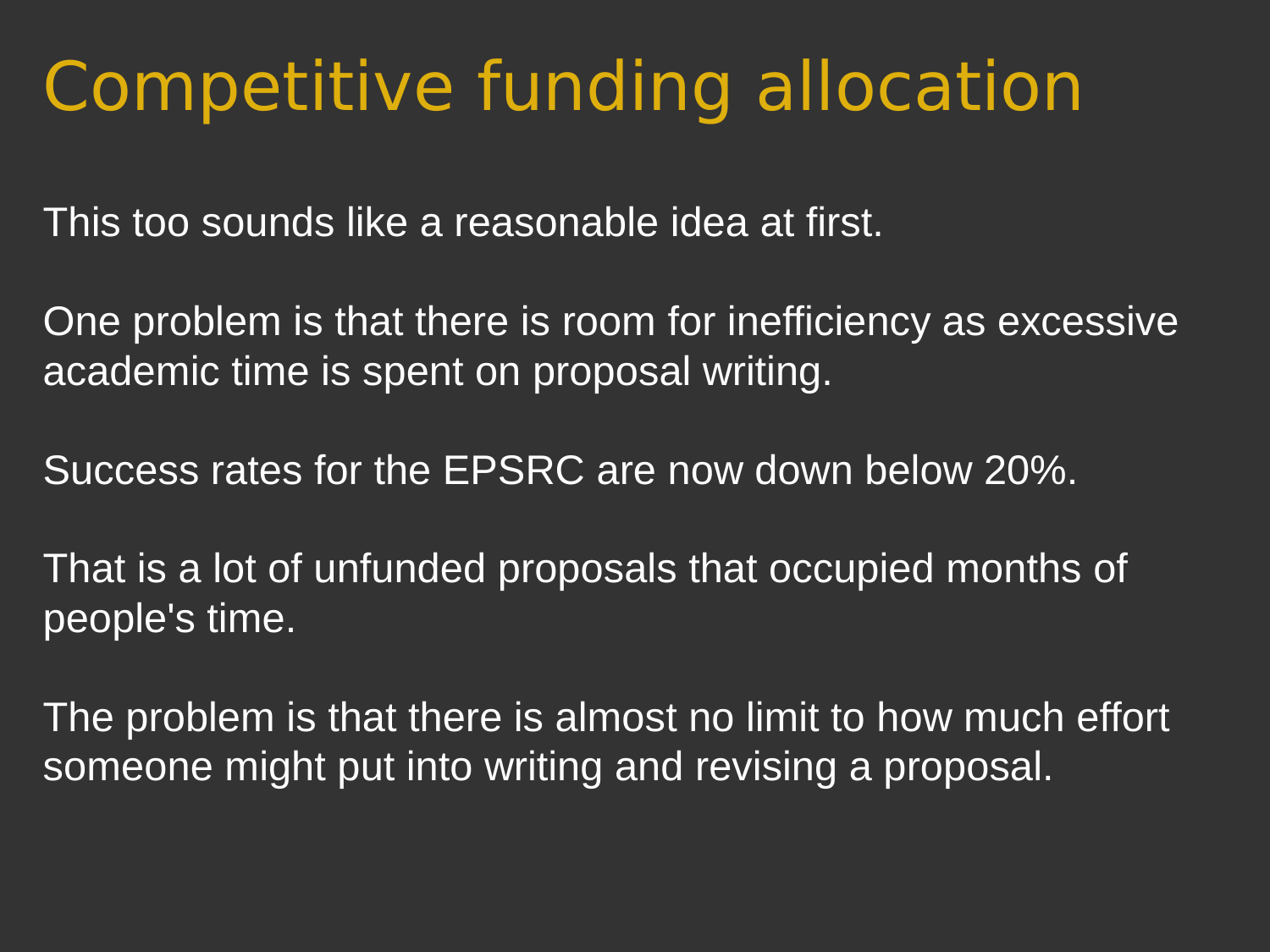### Interesting read:

Medawar, P. (1963) [Is the scientific paper a fraud?,](https://secure.ecs.soton.ac.uk/notes/comp6024/reading/Medawar.pdf) The Listener, 12 Sep 1963, 377-378.

A talk given by the biologist Sir Peter Medawar, originally for a BBC radio program.